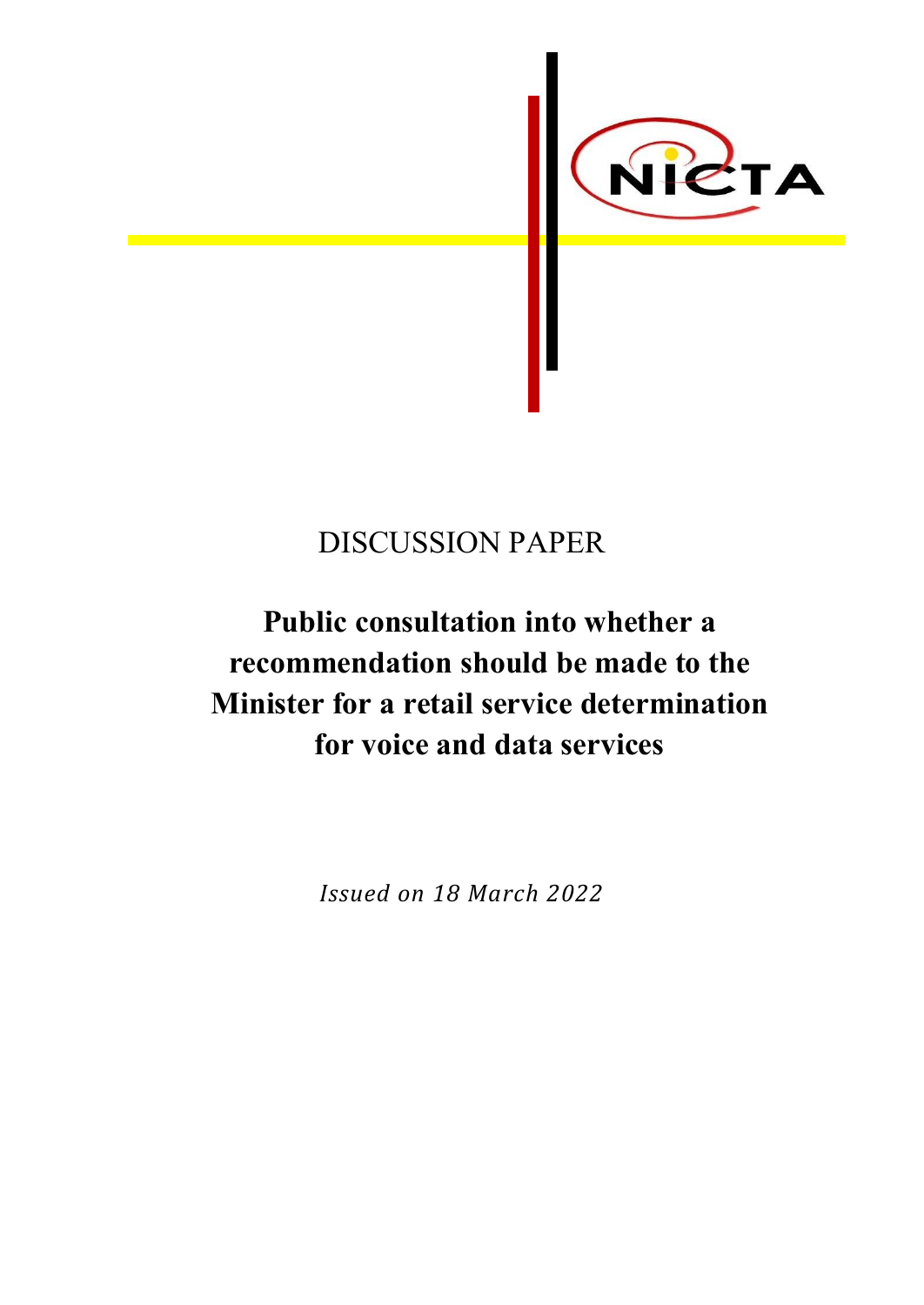# **Contents**

| $\mathbf{1}$   |                                                           |  |  |  |  |
|----------------|-----------------------------------------------------------|--|--|--|--|
| $\mathbf{2}$   |                                                           |  |  |  |  |
| 3              |                                                           |  |  |  |  |
| 4              |                                                           |  |  |  |  |
| 5              |                                                           |  |  |  |  |
| 6              |                                                           |  |  |  |  |
|                |                                                           |  |  |  |  |
| $\overline{ }$ |                                                           |  |  |  |  |
| 8              | POTENTIAL NEW ENTRANT AND POTENTIAL CHANGE OF OWNERSHIP 9 |  |  |  |  |
| 9              |                                                           |  |  |  |  |
| 10             |                                                           |  |  |  |  |
| 11             |                                                           |  |  |  |  |
| 12             |                                                           |  |  |  |  |
| 13             |                                                           |  |  |  |  |
|                |                                                           |  |  |  |  |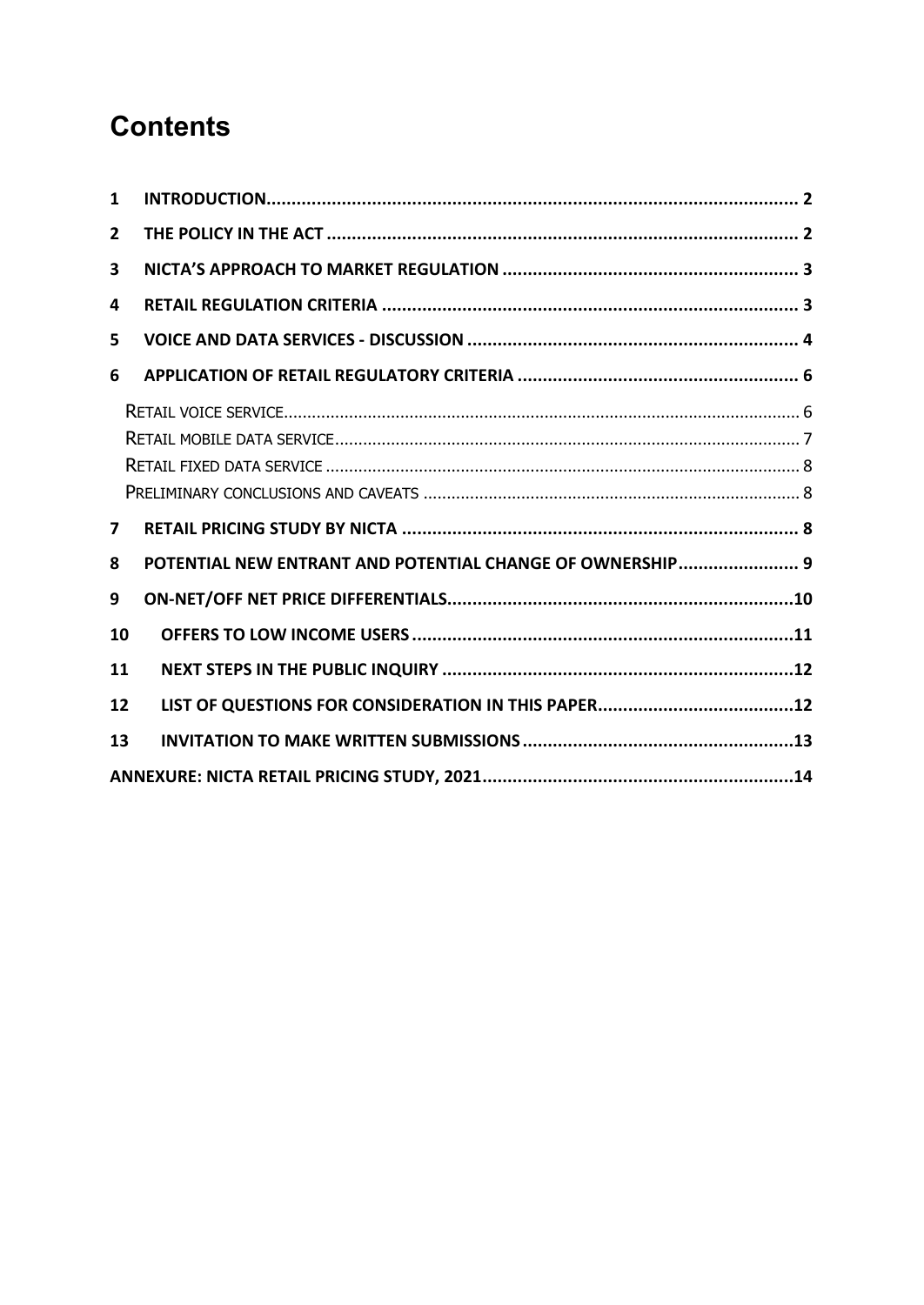### <span id="page-2-0"></span>**1 Introduction**

- 1.1 On 16th June 2020, the Minister for Communications and Information Technology advised NICTA should, consistent with Section 157 of the National Information and Communications Technology Act, 2009 (the Act), look into the case for a retail pricing determination for voice and data. The Minister indicated that he wished to see benefits to customers and end-users as a result of the commissioning of the Coral Sea Submarine Cable in the first half of 2020.
- 1.2 Section 157(1) of the Act provides that NICTA may hold a public inquiry under section 230 of the Act into "(a) whether a recommendation should be made to the Minister that a retail service should be subject to a retail service determination in respect of an operator licence, or that an existing retail service determination should be revoked or varied; and (b) if so, appropriate terms of any such retail service determination, revocation or amendment."
- 1.3 There is no existing retail price determination relating to voice and data services.
- 1.4 The purposes of this paper and of the pricing study annexed to it are to inform the public inquiry that NICTA has now initiated under Section 157 of the Act.
- 1.5 NICTA has included two sets of questions that it invites stakeholders who wish to make a submission to consider. The first set are interspersed throughout this discussion paper, and summarised at the end of the paper. The second set are interspersed throughout the retail pricing study report in the Annexure to the discussion paper.

### <span id="page-2-1"></span>**2 The Policy in the Act**

2.1 The Objective of the Act, set out in Section 2, is to ensure that the ICT industry contributes to the greatest extent possible to the long-term economic and social development of Papua New Guinea. Section 2 goes on to outline, non-exhaustively, a number of means for achieving that objective, including –

"(a) providing a regulatory framework consistent with the regulatory principles in Section 3 that promotes  $-$  (i) the long-term interests of Papua New Guinea and its peoples, taking account of the National Goals and Directive Principles and the Basic Social Obligations of the *Constitution*; and (ii) the efficiency and competitiveness of the ICT industry in Papua New Guinea; …"

2.2 Section 3 of the Act deals with Regulatory Principles and makes it clear that the ICT industry should be regulated in a manner that recognises "the effectiveness of market forces in promoting consumer welfare, specifically that  $-$  (i) to the extent that markets are competitive, primary reliance should be placed on commercial negotiations and the greatest practical use of industry self-regulation, subject to minimum regulatory requirements consistent with the objective of this Act; and (ii) to the extent that markets are not competitive, appropriate ex ante regulatory measures may be required to promote and maintain effective and sustainable competition; …"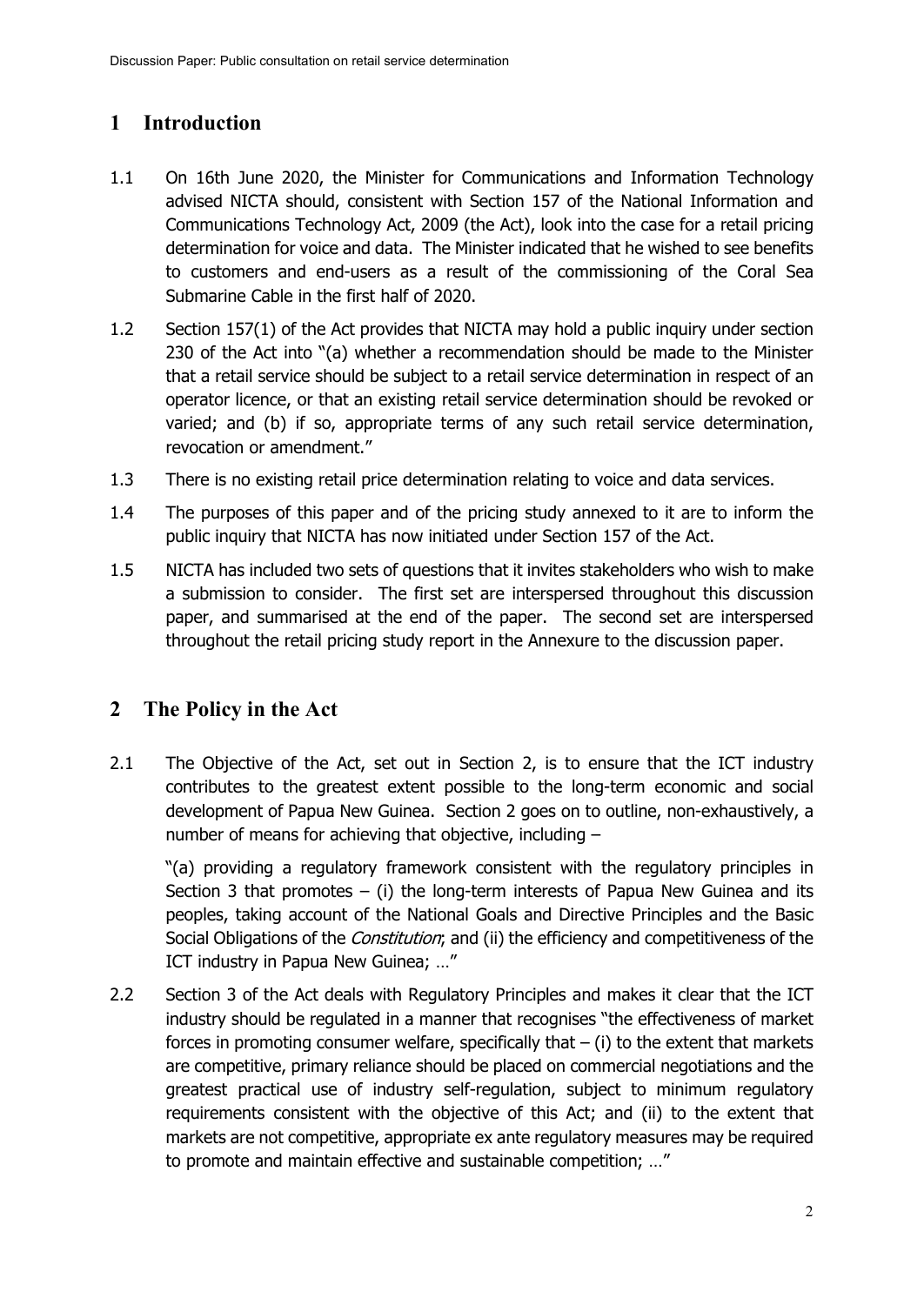2.3 In summary, the policy of the Act is to achieve economic and social development goals to the greatest extent through competitive market forces, and to resort to regulation only when those forces have failed or are likely to fail to deliver appropriate outcomes.

### <span id="page-3-0"></span>**3 NICTA's approach to market regulation**

- 3.1 NICTA has approached the regulation principles and the objective of the Act by focussing on the development of appropriate arrangements at the wholesale level of the market. Generally, competition at the wholesale level exists but, in many areas, it is weak and needs the support of an appropriate regulatory framework in order to sustain such competition as exists at the wholesale and retail levels. This approach reflects the priorities of modern ICT regulators internationally.
- 3.2 In practical terms, NICTA has focussed on licensing, to facilitate entry of network operators and service providers, ensuring that key services and facilities are subject to appropriate regulation through wholesale access service determinations, and to encourage dominant competitors in wholesale access markets to propose Reference Interconnection Offers (RIOs) incorporating fair, reasonable and non-discriminatory terms and conditions, and, in the process, providing a degree of certainty for the whole industry.

### <span id="page-3-1"></span>**4 Retail Regulation Criteria**

- 4.1 The criteria for recommending a retail service determination to the Minister are called the retail regulation criteria, and are set out in Section 158 of the Act, as follows:
	- "(a) that making a retail service determination for the retail service in respect of an operator licensee for a particular period will further the achievement of the objective set out in Section 124 but disregarding Section 124(2); and
	- (b) specifically in relation to the competition objective, that  $-$ 
		- (i) that licensee has a substantial degree of power in the market within which the retail service is supplied; and
		- (ii) in the absence of the retail service determination for that period, that substantial degree of power is likely to  $-$ 
			- (A) persist in the market over that period;
			- (B) expose retail customers to a material risk of higher prices and/or reduced service when they acquire the retail service from the operator licensee during that period; and
	- (c) specifically, in relation to the efficiency objective, that the operator licensee will not be prevented from achieving a return on assets during the period sufficient to sustain investment necessary to supply the retail service; and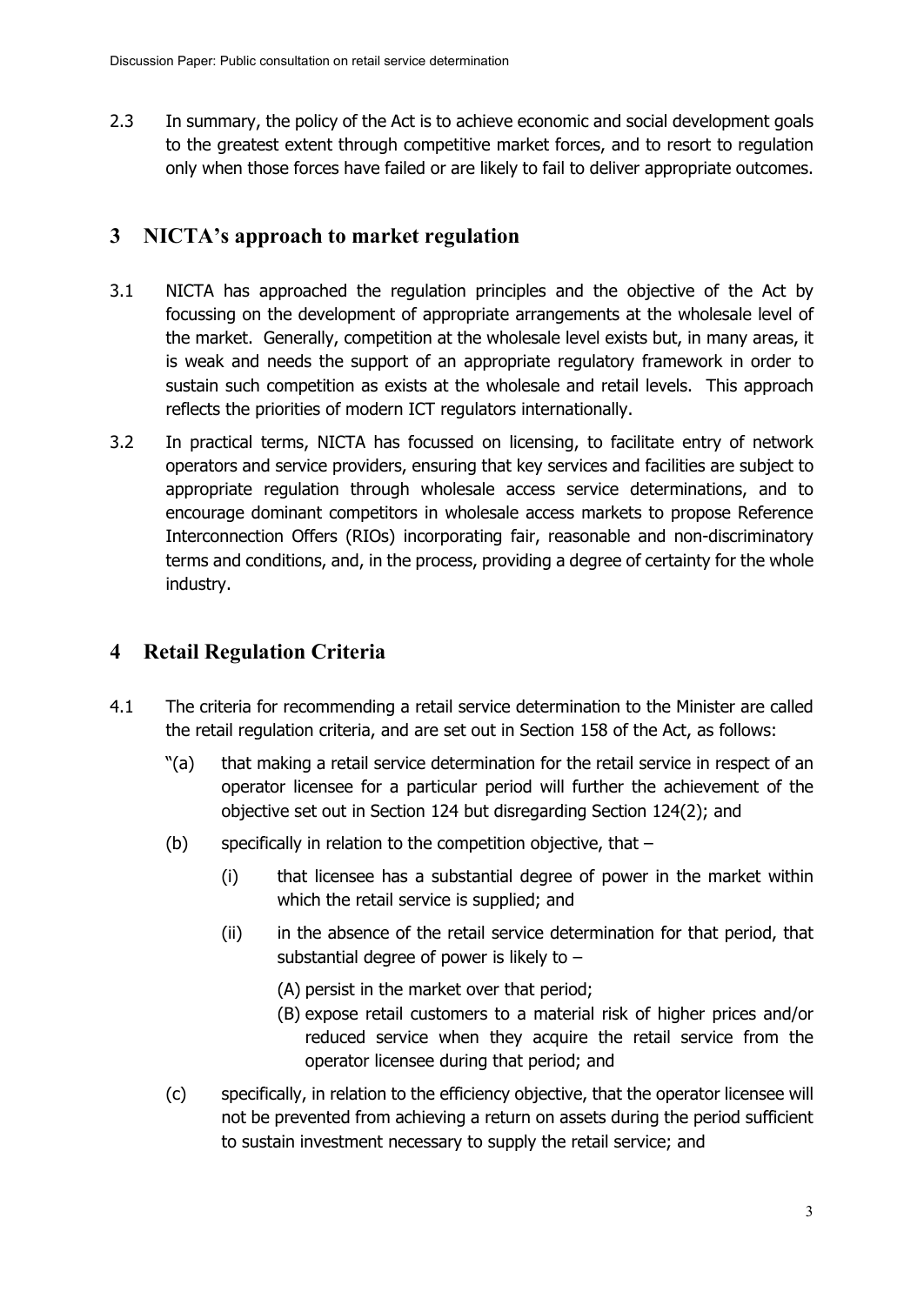- (d) the aggregate likely benefits of making that retail service determination outweigh any aggregate likely detriments."
- 4.2 The criteria refer to Section 124 of the Act. Section 124 deals with the objectives to be achieved in relation to Part VII (Consumer Protection and Retail Pricing). Only Section 124(1) is relevant to retail service determinations, and it provides:
	- " $(1)$  The objective of this Part and Part VII of this Act is to  $-$ 
		- (a) promote effective competition in markets for ICT services in Papua New Guinea, to be known as the 'competition objective', subject to  $-$
		- (b) promoting the economically efficient use of, and the economically efficient investment in, the facilities by which ICT services may be supplied, to be known as the 'efficiency objective'."
- 4.3 Section 158 of the Act expands on these objectives in the following ways:
	- $"$ (b) specifically, in relation to the competition objective, that  $-$ 
		- (i) that operator licensee has a substantial degree of power in the market within which the retail service is supplied; and
		- (ii) in the absence of the retail service determination for that period, that substantial degree of power is likely to  $-$ 
			- (A) persist in the market over that period; and
			- (B) expose retail customers to a material risk of higher prices and/or reduced service where they acquire the retail service from that operator licensee during that period; and
	- (c) specifically, in relation to the efficiency objective, that the operator licensee will not be prevented from achieving a return on assets during the period sufficient to sustain investment necessary to supply the retail service; and
	- (d) the aggregate likely benefits of making that retail service determination outweigh any aggregate likely detriments."

### <span id="page-4-0"></span>**5 Voice and Data Services - discussion**

- 5.1 For the purposes of the initial discussion in this paper it is not necessary for NICTA to make a final assessment of whether the criteria in Section 158 of the Act have been met. Such an assessment will be required, however, if, as a result of the public inquiry, NICTA concludes that a recommendation should be made to the Minister for a retail service determination under Section 157(1). Nevertheless, it is appropriate for NICTA to indicate at this point whether it considers that the criteria may apply or are likely to apply.
- 5.2 In broad terms there are four services that are the subject of this review, namely:
	- (1) Voice services provided by a fixed network at a fixed location;
	- (2) Voice services provided by a mobile network;

(3) Data services (internet services) provided by a fixed network at a fixed location; and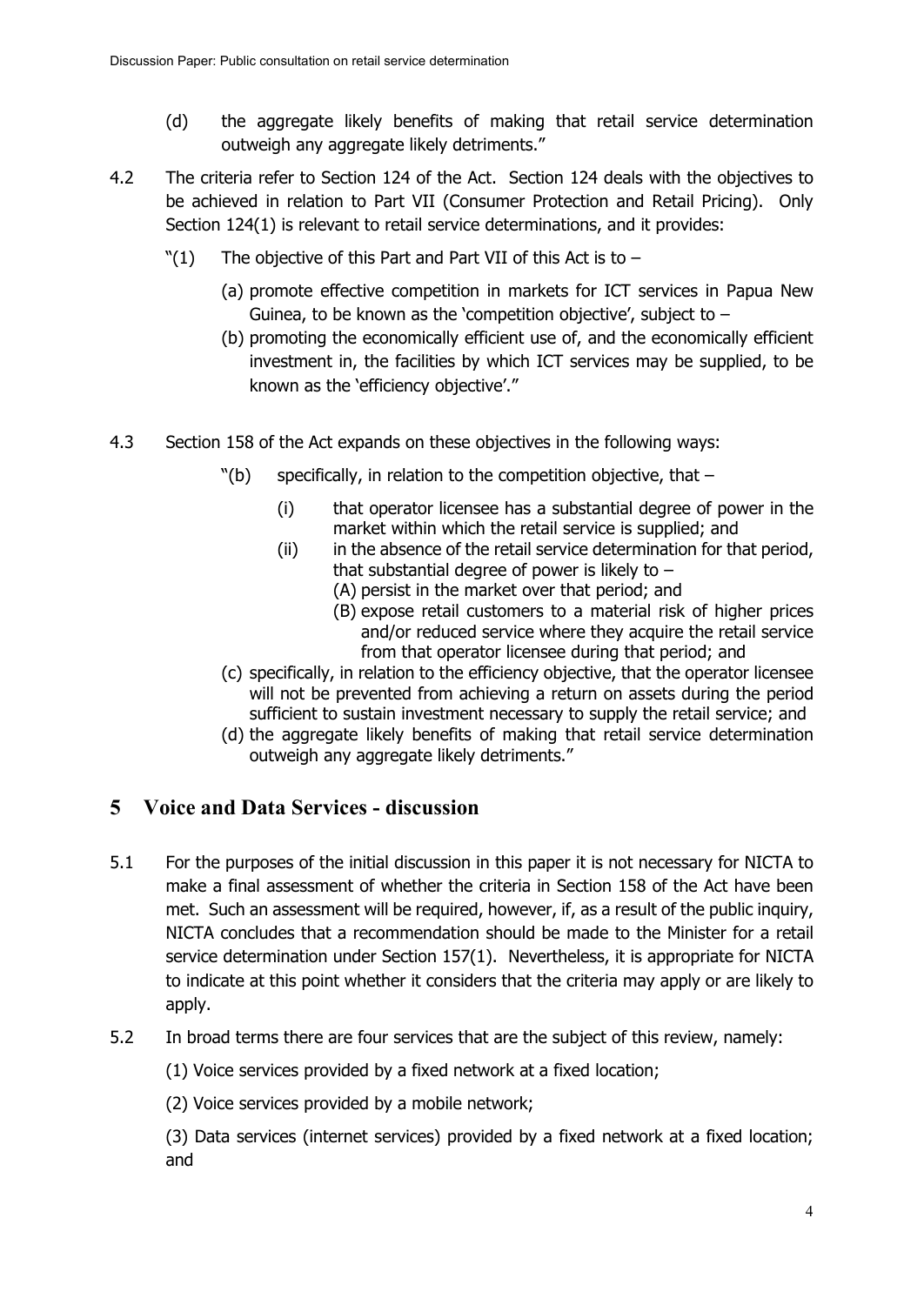(4) Data services (internet services) provided by a mobile network.

- 5.3 NICTA recognises that this categorisation of services reflects a more traditional approach and that technological and market developments may suggest that the categories are melding and are less distinct than they were once considered to be. For example, there are many alternatives available to legacy public switched network voice service, that have the essential characteristics of voice service but are provided as over the top IP services. These services have been substituting for traditional public switched voice services at an increased rate in recent years. This continuing trend raises the question whether it is appropriate to continue to treat voice as a separate service from a regulatory perspective, or whether it would be better to treat voice as simply another application and as part of the data service category.
- 5.4 The matter is not without contention, but, on balance, NICTA considers that end users still generally regard voice as a separate service from data or internet service, to the extent that the markets should be regarded as remaining distinct for the present inquiry. If, as a result of the consultation associated with the present inquiry, stakeholders are able to present evidence which tips that balance, then NICTA would be comfortable to move to consider whether a retail service determination should be recommended for data services (broadly defined) only.
- 5.5 Increasingly voice calls originate from devices connected to mobile networks. This form of substitution has been evident for at least two decades, since the inception of mobile services on a mass basis. This trend raises the question whether it remains appropriate to distinguish fixed voice call service from mobile voice call service for regulatory purposes, or whether the level of substitution is sufficiently advanced to treat the service markets as one.
- 5.6 Based on call traffic information available to NICTA, the proportion of public switched network voice call minutes originating on mobile services over the past 12 months was approximately 99.95%% of total call minutes in the same period. NICTA has no data on the equivalent voice minutes that originated via social network and other voice applications during the same period. Anecdotal information suggests that end user behaviour differentiates between fixed and mobile calling, both in terms of call origination and call termination. With service bundling being the norm for mobile service and price offers, national voice calls are typically unlimited within the bundle. Therefore, the cost of incremental calls during the contract period is effectively zero. This is not the case with fixed voice calls, although similar unlimited usage arrangements are starting to be offered. The call management software on many smart mobile devices may also encourage preference for making and receiving calls on such devices.
- 5.7 NICTA is therefore of the tentative view that, for the present inquiry, it should regard mobile voice calls as the key market for consideration, rather than voice calls as a whole or both fixed and mobile voice calls. If there are regulatory constraints on mobile voice calls, and particularly price caps or other form of price regulation, that will be sufficient regulatory constraint for all voice services. However, this matter will be examined again in the light of any comments made by stakeholders in the course of consultation.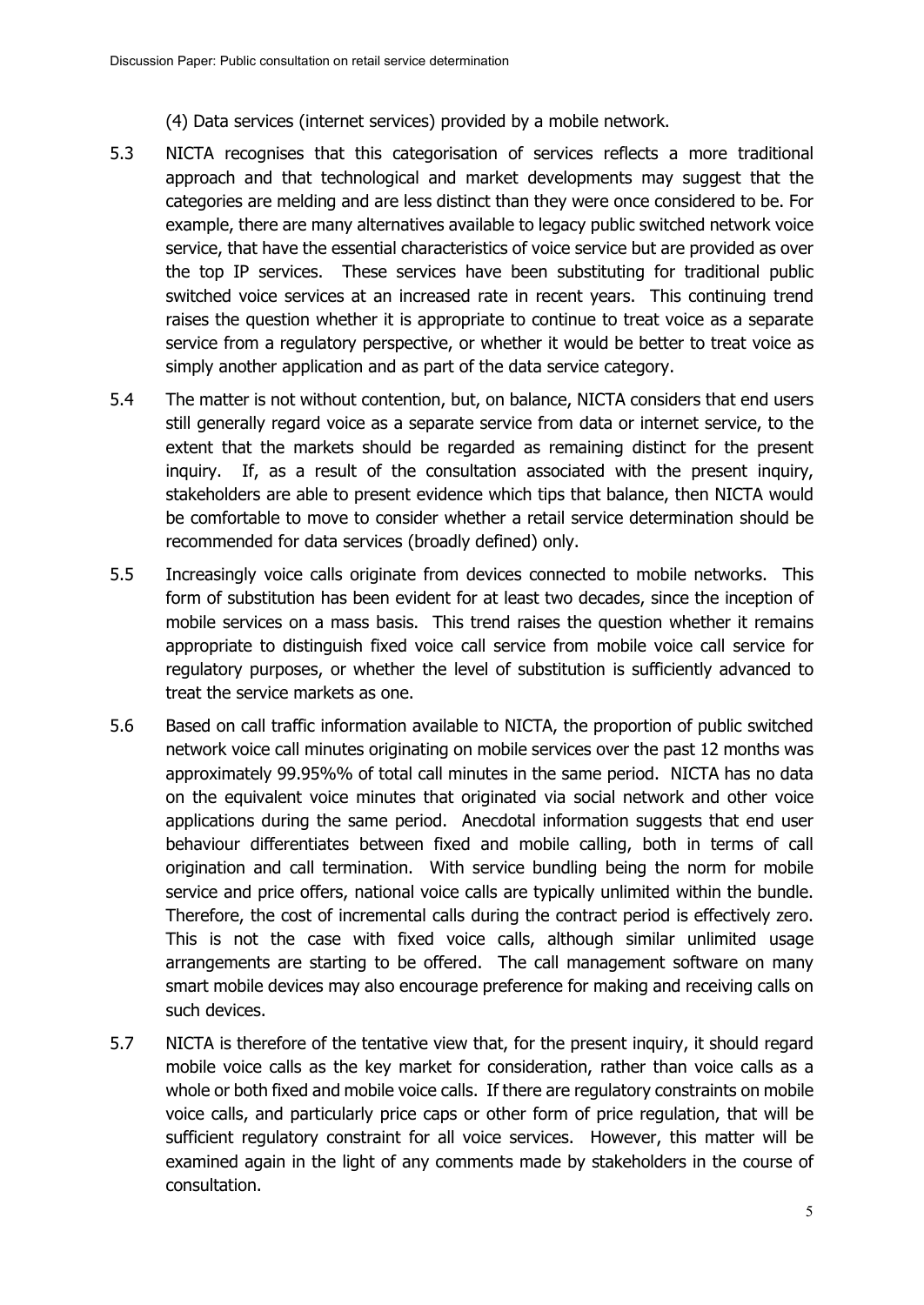- 5.8 NICTA considers that end users continue to differentiate between fixed and mobile data in many important respects and that, as a result, it should consider fixed and mobile data markets as separate for the purposes of the present inquiry, notwithstanding that there is some degree of substitutability, depending on the purpose. Mobile data services are accessed only by handheld devices, however.
- 5.9 NICTA therefore proposes to focus in this inquiry on the potential for retail service determinations for:
	- (1) retail voice service, without categorising into fixed or mobile;
	- (2) retail mobile data service; and
	- (3) retail fixed data service.

[**Question 1**]: Do you agree with the approach that NICTA is taking to voice and data services for the purposes of this public inquiry, that it considering retail voice as a single service, with retail mobile data and retail fixed data as separate services? [**Please state your reasons including your reasons for any alternative approach that you consider should be adopted**]

### <span id="page-6-0"></span>**6 Application of Retail Regulatory Criteria**

#### <span id="page-6-1"></span>**Retail voice service**

- 6.1 Any retail service determination in relation to voice service would be in respect of Digicel (PNG) Limited (Digicel). With over 90% of mobile service subscriptions and a higher percentage of mobile service revenues, together with a significant proportion of fixed wireless services, which also provide voice, Digicel has a substantial degree of power in the retail voice service market in PNG. Digicel is a market leader and has the capacity, in the absence of regulation, to set its own terms and conditions for service without being unduly constrained by the actions of its relatively-weak competitors or by the actions of its customers and end users. Digicel is comparatively well financed compared to its current competitors and has the resources to withstand the rigours of competition much better than they do.
- 6.2 Section 159(1)(b)(iii) of the Act provides that a retail service determination may operate for a maximum period of five years. Given the rapidly changing telecommunications sector it would be prudent to contemplate a period less than the maximum, if any, say of three (3) years. Whether, in the absence of a retail service determination for three years, Digicel's current substantial degree of power in the voice market is likely to persist for that period (criterion in Section 158(b)(ii)(A)) is unclear. On the one hand, Digicel has been in that position for some considerable time and has the benefits and experience of incumbency to assist it retaining that degree of power. However, PNG is a large and potentially attractive market, which may be considered by some to be unsaturated, and the entry of a well-resourced regional or global competitor could seriously challenge Digicel's market position, to the benefit of customers and end users.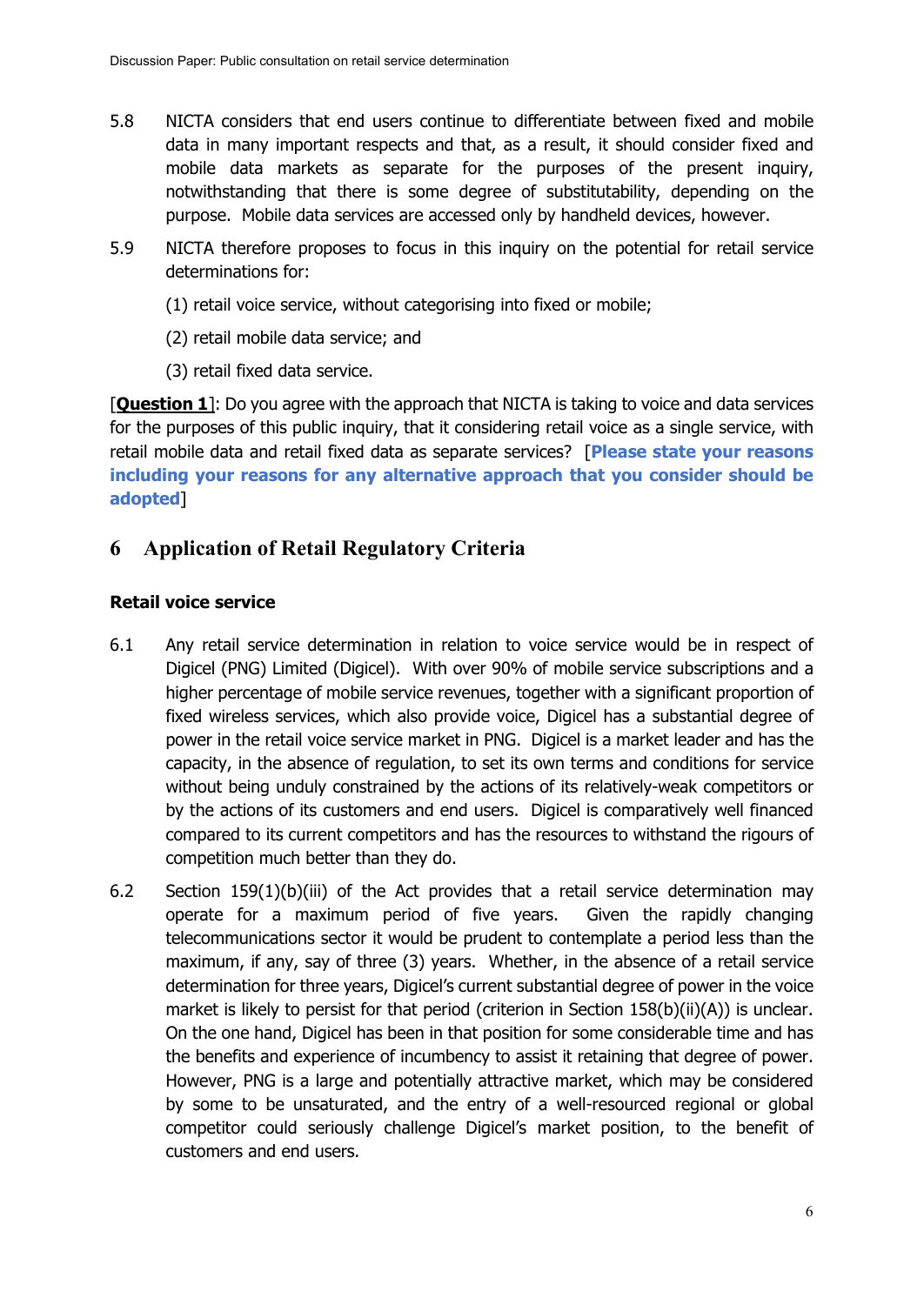- 6.3 The criterion in Section 158(b)(ii)(B) is that the absence of a retail service determination would be likely to expose retail customers to a material risk of higher prices and/or reduced service. This also is unclear. Voice prices have reduced over the past three years, although current voice prices are above regional levels. There is no special reason to assume that, if the level of competition remained as it is now, that future reductions would not continue or that service would be reduced, but this is speculative. In any case the criterion is that there should be a material likelihood of higher prices or reduced service, not a material risk that trends of benefit to customers would cease.
- 6.4 NICTA is not contemplating any action that would prevent Digicel from achieving a return on assets sufficient to sustain investment necessary to supply retail voice service during the next three years, via a retail service determination. This is the criterion in Section 158(c) of the Act. On the other hand, the Act does not require any form of guarantee of a return of this kind. The operator has agency, and the market has risks affecting business outcomes.

[**Question 2**]: Do you agree that the retail regulation criteria in Section 158 of the Act are satisfied in the case of retail voice service? [**Please state your reasons**]

### <span id="page-7-0"></span>**Retail mobile data service**

- 6.5 Digicel has over 80% share of the mobile data market in PNG measured in terms of subscriptions and revenue. Most of Digicel's customers have subscribed to mixed bundled offerings comprising both voice and data service. Bundled offerings has been an increasing trend and is likely to remain the dominant way in which these services are purchased into the foreseeable future.
- 6.6 NICTA considers that the same assessments on the application of the retail regulation criteria made above in relation to voice services apply also to mobile data services. The trend towards increased service bundling reinforces the linkage between an assessment of the two services in this respect.
- 6.7 In particular, Digicel would appear to have a substantial degree of power in the mobile data market, notwithstanding the existence of several smaller competitors. Digicel is essentially a price leader in the market, although how robustly it holds or will continue to hold this position is arguable. Given the dynamism of the market, it is certainly a matter for debate how likely Digicel is to retain its current position in this service market over the next, say, three years.
- 6.8 NICTA is not anticipating increases in prices or reductions in service quality as a result of Digicel's position in the mobile data market. A more likely outcome would be deferral of price reductions over time.

[**Question 3**]: Do you agree that Digicel has a substantial degree of power in the market for retail mobile data services? Do you consider that the other retail regulation criteria in Section 158 of the Act are satisfied in respect of retail mobile data services? [**Please state your reasons**]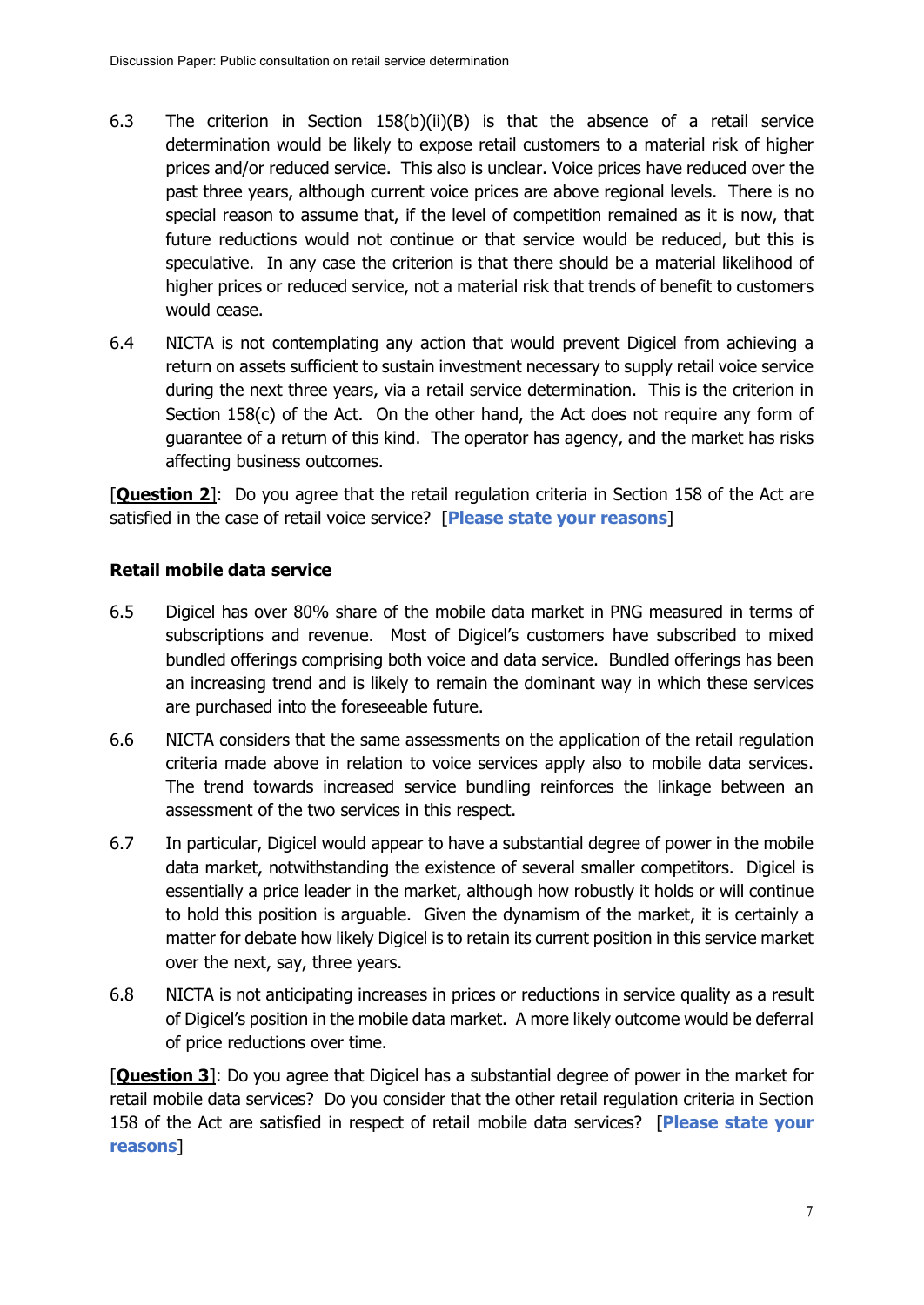### <span id="page-8-0"></span>**Retail fixed data service**

- 6.9 Telikom PNG Limited (Telikom) has an estimated share of over 90% of the fixed retail data service market measures by revenue. This market includes services delivered by all technologies to fixed locations, including fixed wireless.
- 6.10 Although Telikom has the largest share of this market, it is not at all clear whether its overall position in the market gives it a substantial degree of market power sufficient for it to determine the terms and conditions on which it will operate, without considering the likely response of competitors, customers and consumers. In any case, given the dynamism in the market, the current situation cannot be considered likely to persist over the next, say, three years.

[**Question 4**]: Do you consider that Telikom has a substantial degree of power in the market for retail fixed data services? Do you consider that the other retail regulation criteria in Section 158 of the Act are satisfied in relation to retail fixed data services? [**Please state your reasons**]

#### <span id="page-8-1"></span>**Preliminary conclusions and caveats**

- 6.11 From the above assessment, NICTA has formed the preliminary conclusions that, in respect of price and quality terms and conditions of service, the retail regulation criteria in the Act, are unlikely to be met for retail voice and data services. Those conclusions will need to be revisited taking into account issues raised and evidence provided in submissions from stakeholders and others in response to this paper.
- 6.12 Note, however, that the assessment has been in terms of retail prices in general. In relation to specific issues, the level of market power of the largest or strongest competitor may be sufficient to force market outcomes without undue concern for the response of competitors, customers or consumers. Two examples are instructive in this regard:
	- (a) Where prices and price structures that discriminate between customers and users without justification, with actual or potential anti-competitive effects, as may occur when price packages discriminate between on-net and off-net voice calls; and
	- (b) Where market forces have not and are not likely to lead to price/service offers and bundles that are designed for low volume users.

[**Question 5**]: Do you agree with NICTA's preliminary conclusions that, in respect of price and quality terms and conditions of service, the retail regulation criteria in Section 158 of the Act are not met or are unlikely to be met for retail voice and data services? [**Please state your reasons**]

### <span id="page-8-2"></span>**7 Retail pricing study by NICTA**

7.1 In October 2020 NICTA undertook a study of retail voice and data prices to determine how tariffs and promotional offers had changed over the previous 2-3 years, and how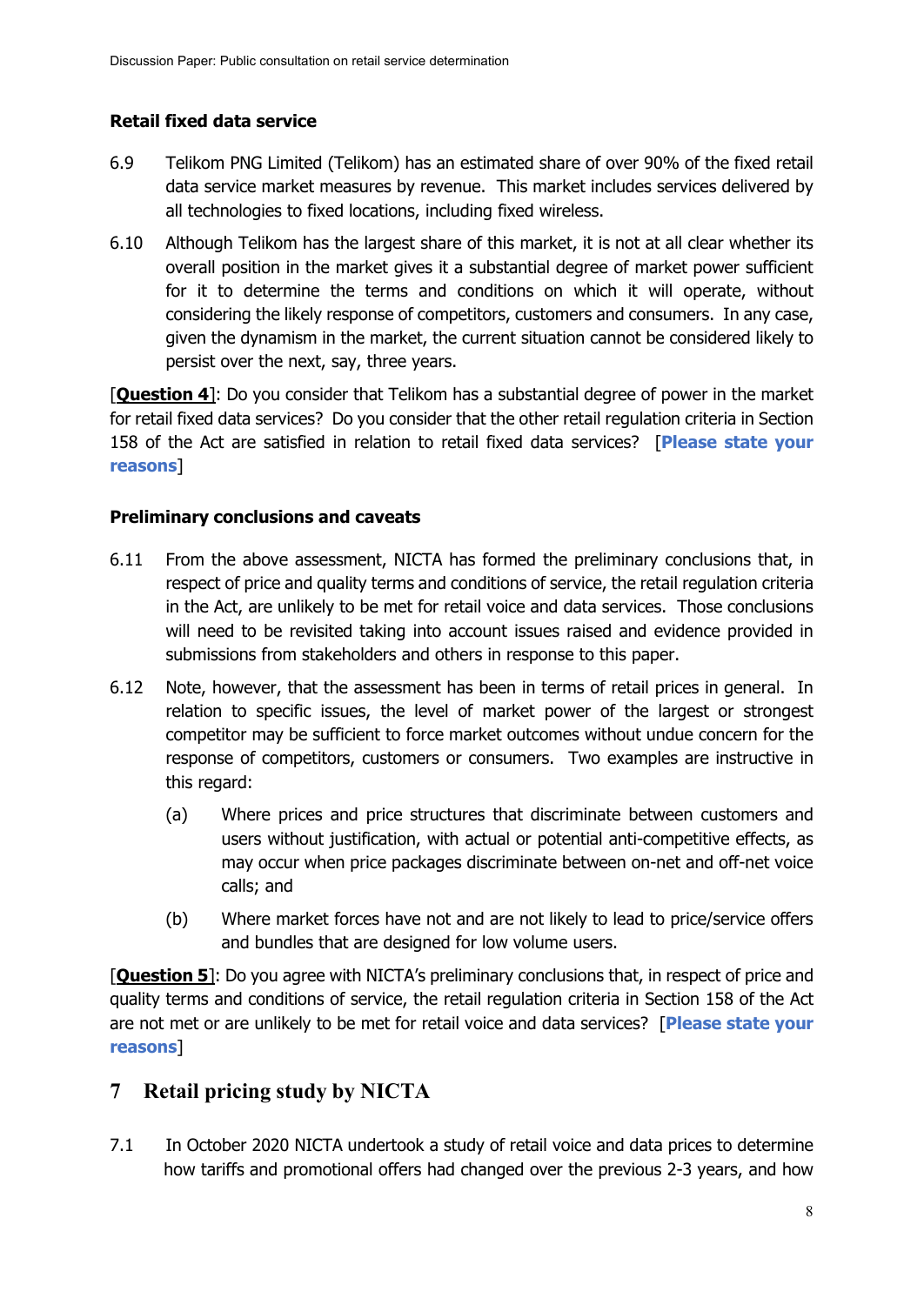retail prices in PNG compared to prices for similar services in the Region. The study sought to detect any retail price trends that might be attributable to the Coral Sea Cable System that became operational in February 2020.

- 7.2 In October 2021 the study was extended for an additional year. The results were not significantly different than in 2020. The 2021 study is annexed to this paper.
- 7.3 The conclusions suggested by the study are:
	- 1. Standard tariffs for voice and data services have remained unchanged since 2018 and in most cases considerably longer.
	- 2. Multiple tariff bundles for data only services and for mixed voice and data services - have been introduced by all operators over the study period, mostly on a short term or promotional offer basis.
	- 3. Bundles are the new norm for voice and data service provision, and it is in this area that service competition plays out in PNG. This is a global trend as well.
	- 4. The value of mobile bundles both mixed and data only has improved materially over the past 3 years, with value measured against the yardstick of the static standard tariffs.
	- 5. The value of fixed data bundles for residential and business customers has improved since 2018.
	- 6. The affordability of mobile data bundles and of fixed data bundles have improved since 2018.
	- 7. The price of most data bundles in PNG measured in terms of price per GB of capacity – is materially above the price of equivalent bundles in other Pacific nations.

[**Question 6**]: Do you agree with each of the conclusions of the retail price study as set out above? If not, which do you disagree with? [**Please state your reasons**]

[**Note**]: Please consider the additional set of questions included in the study report annexed.]

### <span id="page-9-0"></span>**8 Potential New Entrant and Potential Change of Ownership**

- 8.1 As noted earlier in this paper, the scheme of the Act is based on allowing market forces primacy in shaping and developing the ICT sector, and adopting regulatory means only when market forces are inadequate to achieve PNG's social and economic development objectives. It follows that the imminent entry into the market by a well-resourced and experienced new service provider is an important factor to take into consideration. The improvement of customer and consumer welfare through competition, with consequent reduction in effective prices and improvements in service, is to be welcomed and preferred over regulation.
- 8.2 Indeed, the imposition of price ceilings could have the effect of dissuading or deterring new entry.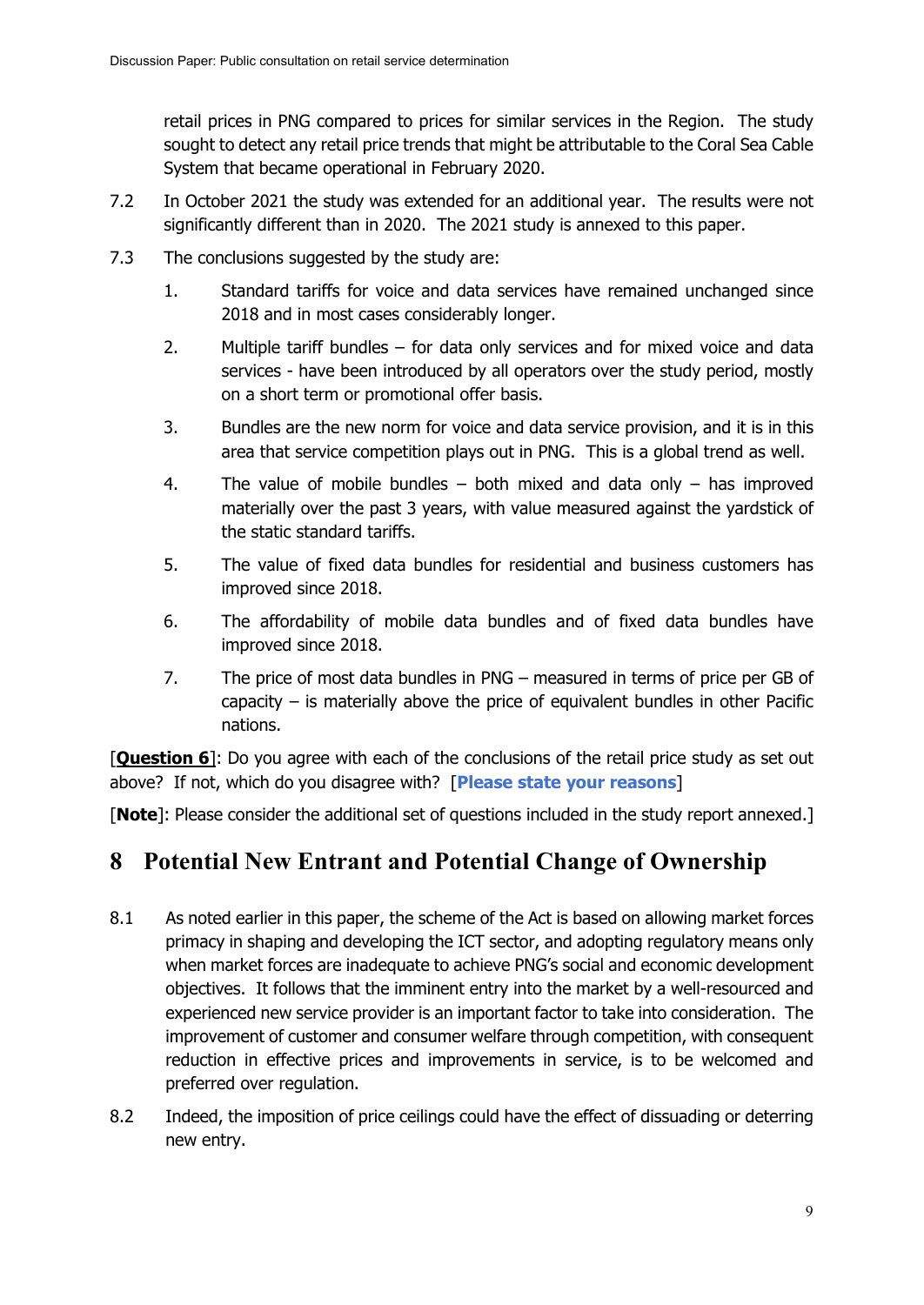- 8.3 For several months NICTA has been made aware that there is a regional network operator that intends to enter the PNG voice and data services markets by the end of 2021 with the provision of retail services shortly after. The identity of the proposed entrant may well be an open secret within PNG, but it is not a matter for NICTA to reveal or announce.
- 8.4 The changes described above have the individual and collective potential to usher in a new era of competition in the sector in PNG and to deliver further price competition for the benefit of customers. This outcome has a reasonable probability of occurring in NICTA's view, and of being a reason not to take precipitate regulatory action to impose price caps or similar market controls at this stage in the retail voice and data markets.

**[Question 7]**: Do you wish to make any comments or observations in relation to new entry and change of ownership in relation to the retail service markets under discussion? In particular, do you consider that these are relevant matters for NICTA to take into account in considering regulatory intervention in these markets? [**Please state your reasons**]

### <span id="page-10-0"></span>**9 On-Net/Off Net Price Differentials**

- 9.1 A service provider with substantial power in a market for calls may maintain and enhance that power through charging prices that differentiate between calls that originate and terminate on its network, and those that terminate on other networks – that is, between on-net and off-net calls. The effect of such price differentiation may be to encourage customers to switch their service from other networks to the relevant service provider's network to gain the benefit of reduced call prices. In these circumstances, the substantial market power of the service provider means, in effect, that smaller service providers cannot effectively compete, and certainly cannot compete using a similar strategy because of their relatively small share of the market.
- 9.2 NICTA examined the issue of on-net and off-net price differentials charged by Digicel in 2018. NICTA concluded that Digicel had a substantial degree of power in the market for mobile voice call services. At the time Digicel had a very large market share in of over 90% measured in terms of subscribers and revenue. NICTA observed that, where such market power exists, "pricing on-net calls substantially below off-net calls can and is likely to have very damaging consequences for competition. These stem from the strategic incentive created by the existence of a call externality (that is, the benefit that is enjoyed by the receiver of a call that is made by another mobile subscriber) and the ability of a mobile network operator with a substantial degree of market power to act upon that incentive. A mobile network operator in such a position can strategically manipulate the relative difference between its on-net and off-net prices, by making onnet calls significantly less expensive, in order to reduce the number of (off-net) calls made to subscribers on a rival network and, thus, the attractiveness of that rival network to existing and potential subscribers. There is a clear consumer detriment involved here with the increased burden associated with connectivity between subscribers to different networks, and the unwinding of the amenity that is intended to benefit all subscribers through interconnection arrangements."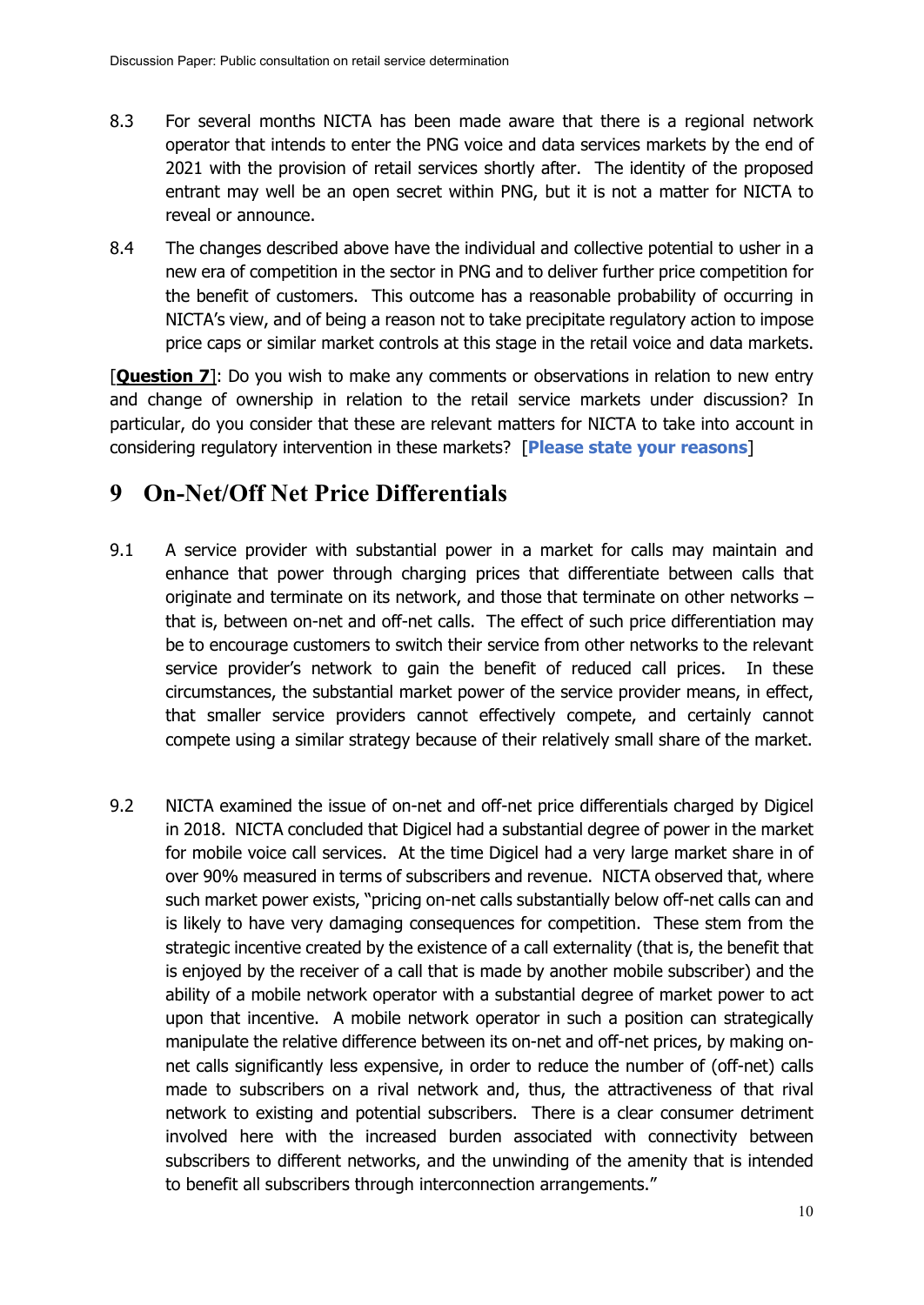- 9.3 NICTA has formed the preliminary conclusion that the circumstances that existed in 2018 remain in place in 2021, and that the clear consumer detriment also continues in place. In the event, there was no action taken after the 2018 review, but it is time to revisit the matter.
- 9.4 The anti-competitive harms of on-net/off-net price discrimination that NICTA identified in 2018 are still present, and are likely to be more pronounced when deployed as a barrier to entry or expansion by other competitors. Importantly, when used in this way, on-net/off-net price discrimination is not competition on the merits of the services being offered, but competition based on the exercise of market power. Such strategies are not open to smaller operators with smaller market share and no power in the market.
- 9.5 NICTA has formed the preliminary view that the continuation of on-net/off-net retail price discrimination in the retail voice market poses a continuing and unacceptable risk of harm to competition and to the long-term interests of users, and that a retail service determination should be recommended to the Minister.

[**Question 8**]: Do you agree that the retail regulation criteria in Section 158 of the Act are satisfied in relation to a retail service determination to prohibit on-net/off-net price discrimination of retail voice calls, or, at least, retail mobile voice calls? [**Please state your reasons**]

### <span id="page-11-0"></span>**10 Offers to Low Income Users**

- 10.1 In competitive markets competitors typically seek to attract and retain higher spending customers and may give those customers priority over low usage customers. For example, they might not develop offers suited to the needs of low usage customers or they might include in their price schedules implicit discounts that are essentially limited to high usage customers. Competitive markets do not therefore deliver equitable outcomes to all customer segments.
- 10.2 In PNG however, this does not appear to be a problem. In the annexed pricing study:
	- Digicel's mobile data-only bundles do not show any significant difference in value based on the capacity purchased, (Section 2.3.1 and Figure 2.3 of the study report refer); and
	- Telikom's fixed data bundles likewise do not show any significant difference in value based on the capacity purchased, (Section 2.3.2 of the study report refers).
- 10.3 NICTA has reached the preliminary conclusion that inequitable treatment of low usage customers is not an issue in PNG at present, and that no action via a retail service determination on that matter is appropriate at this time.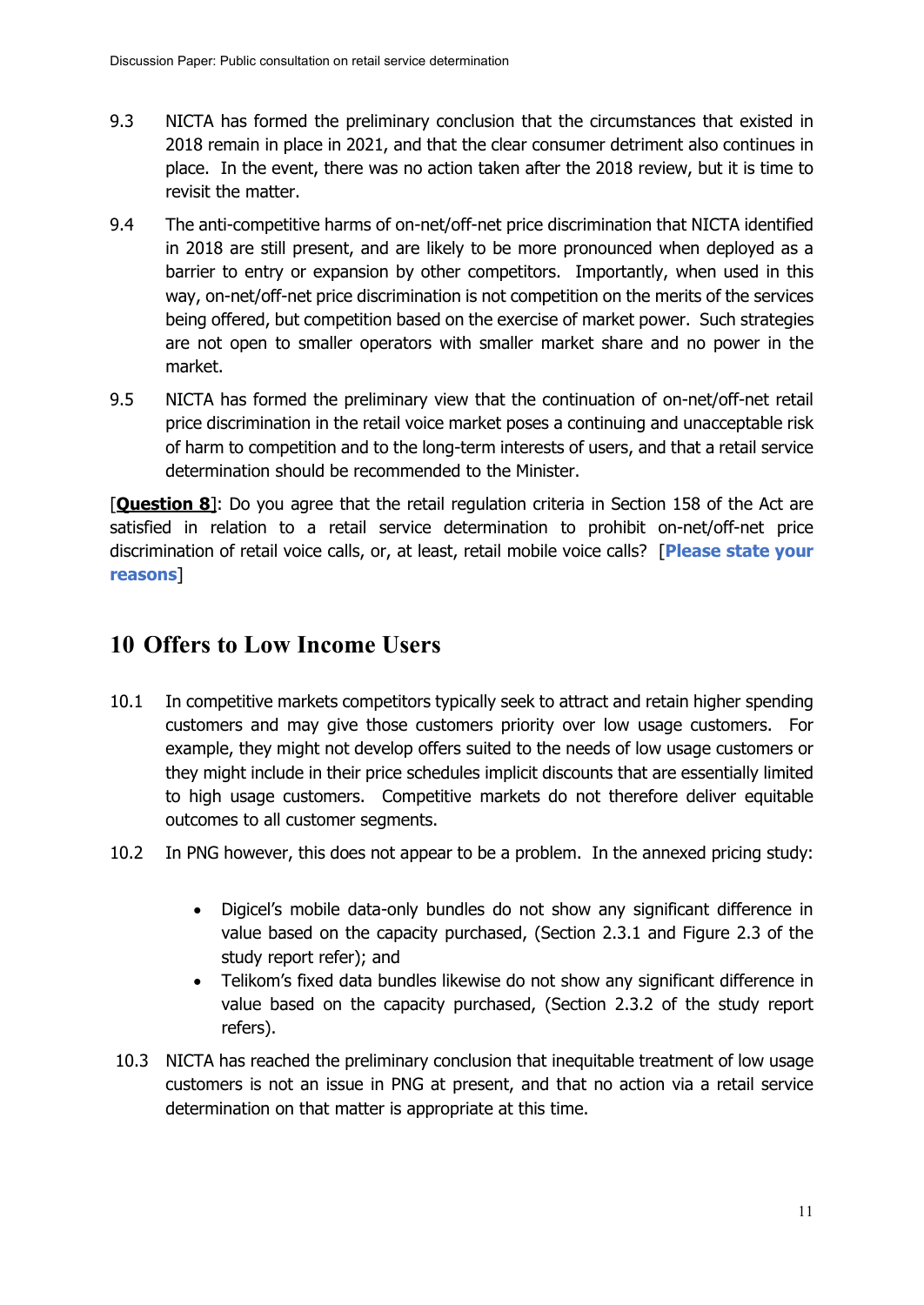[**Question 9**]: Do you agree that no action needs to be taken in relation to the price or other terms of low usage voice or data service offers or bundles at this time? [**Please state your reasons**]

### <span id="page-12-0"></span>**11 Next Steps in the Public Inquiry**

- 11.1 For this Public Inquiry NICTA envisages at least two separate public consultations.
- 11.2 The first public consultation is via this paper. Its purpose is to elicit information and views that will be taken into consideration by NICTA in confirming or amending its preliminary conclusions.
- 11.3 The second public consultation will depend very much on the first. It could take the view that retail service determinations are required in relation to some services and some matters, in which case the consultation will cover drafts of the determinations. Alternatively, on some issues, NICTA might propose not to recommend retail service determinations, in which case the consultation will cover the reasons that suggest that course and NICTA's conclusions. Quite possibly, the consultation could cover a combination of RSD and other recommendations.
- 11.4 NICTA will organise a public forum in Mt. Hagen, Lae, Kokopo and Port Moresby to engage with individuals and other SME who may not have the opportunity to make any form of submissions. Further details of the proposes public forum will be made know at a later date.
- 11.5 Responses to the first consultation will be published on NICTA's website, and it will be open to stakeholders to comment on any matter in those responses in when they make submissions in the second public consultation.

### <span id="page-12-1"></span>**12 List of Questions for consideration in this paper**

- 12.1 Written submissions may cover any issues that stakeholders wish to deal with, and in any format. However, it would be appreciated if consideration could be given in written submissions to the questions set out in this paper and listed again below.
- 12.2 The questions are:

**Question 1**: Do you agree with the approach that NICTA is taking to voice and data services for the purposes of this public inquiry, that it considering retail voice as a single service, with retail mobile data and retail fixed data as separate services? Please state your reasons including your reasons for any alternative approach that you consider should be adopted.

**Question 2:** Do you agree that the retail regulation criteria in Section 158 of the Act are satisfied in the case of retail voice service? Please state your reasons.

**Question 3**: Do you agree that Digicel has a substantial degree of power in the market for retail mobile data services? Do you consider that the other retail regulation criteria in Section 158 of the Act are satisfied in respect of retail mobile data services? Please state your reasons.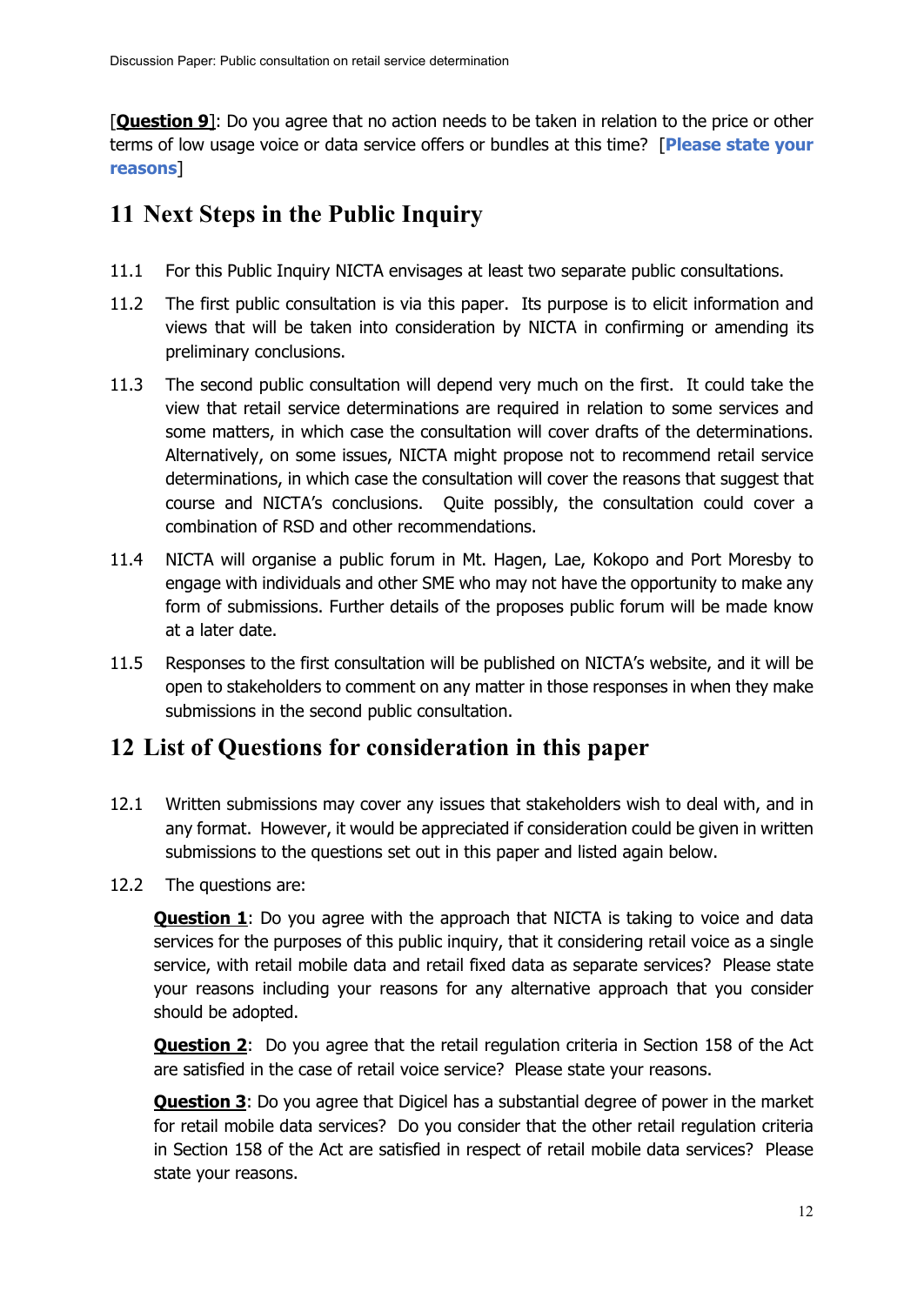**Question 4**: Do you consider that Telikom has a substantial degree of power in the market for retail fixed data services? Do you consider that the other retail regulation criteria in Section 158 of the Act are satisfied in relation to retail fixed data services? Please state your reasons.

**Question 5**: Do you agree with NICTA's preliminary conclusions that, in respect of price and quality terms and conditions of service, the retail regulation criteria in Section 158 of the Act are not met or are unlikely to be met for retail voice and data services? Please state your reasons.

**Question 6**: Do you agree with each of the conclusions of the retail price study as set out above? If not, which do you disagree with? Please state your reasons.

**Question 7**: Do you wish to make any comments or observations in relation to new entry and change of ownership in relation to the retail service markets under discussion? In particular, do you consider that these are relevant matters for NICTA to take into account in considering regulatory intervention in these markets? Please state your reasons.

**Question 8**: Do you agree that the retail regulation criteria in Section 158 of the Act are satisfied in relation to a retail service determination to prohibit on-net/off-net price discrimination of retail voice calls, or, at least, retail mobile voice calls? Please state your reasons.

**Question 9**: Do you agree that no action needs to be taken in relation to the price or other terms of low usage voice or data service offers or bundles at this time? Please state your reasons.

In addition, please consider the questions posed in the annexed retail pricing study report.

### <span id="page-13-0"></span>**13 Invitation to make written submissions**

- 13.1 NICTA invites interested parties to consider and comment on the list of questions under this discussion paper. Written submissions should be submitted via email to [consultation.submission@nicta.gov.pg](mailto:consultation.submission@nicta.gov.pg) and must be received by 4 pm on Friday 22 April 2022.
- 13.2 Copies of all submission received will be published on NICTA's Public Register consistent with the requirements on NICTA under subsection 229(3) of the Act. Additional procedural information is set out in NICTA's Guidelines on the submission of written comments to public consultations and public inquiries, which are available on NICTA Public Register [\(www.nicta.gov.pg\)](http://www.nicta.gov.pg/). Any respondent that wishes to claim confidentiality over information that it submits as part of this consultation should follow the procedures described therein.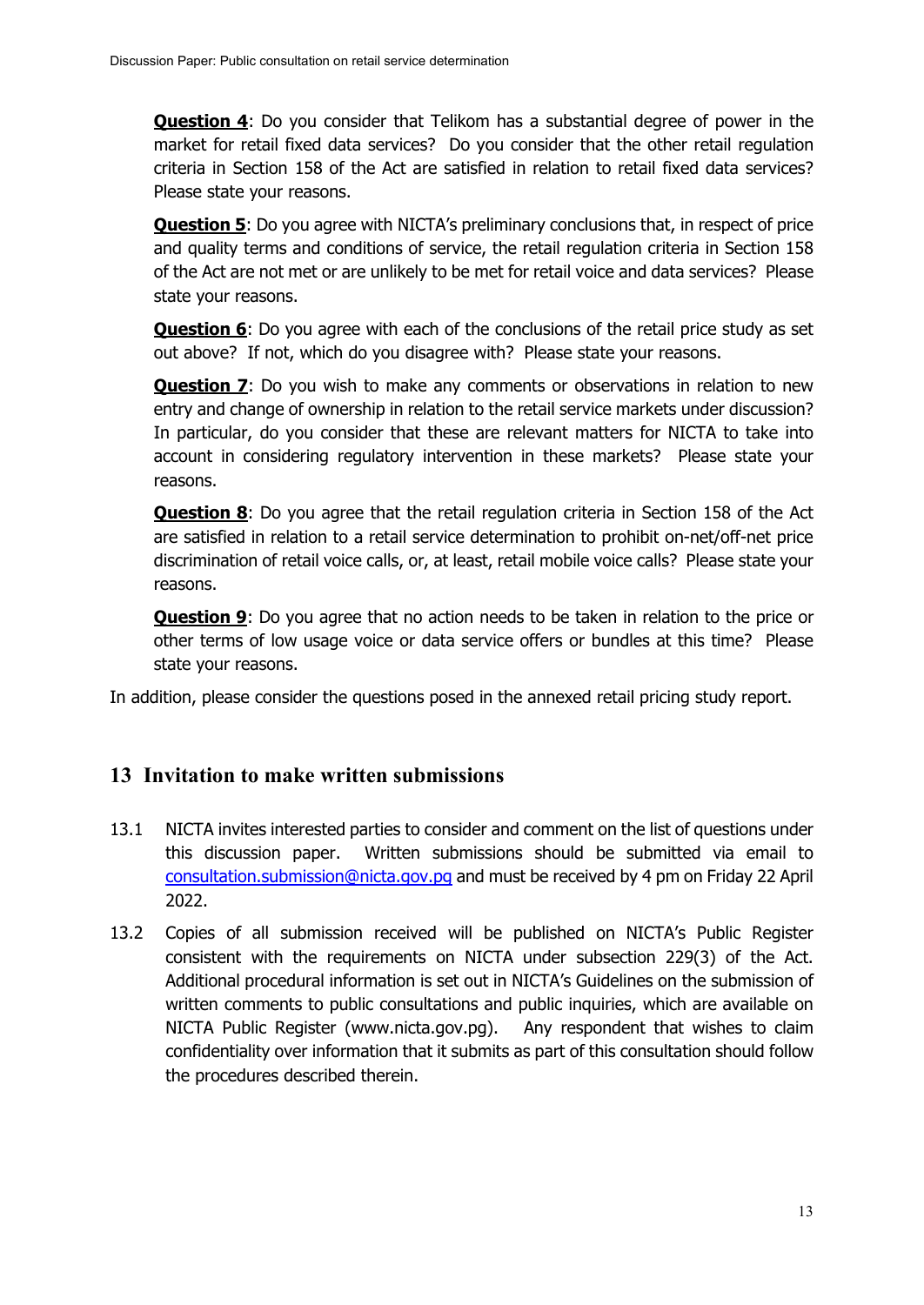## <span id="page-14-0"></span>**Annexure: NICTA Retail Pricing Study, 2021**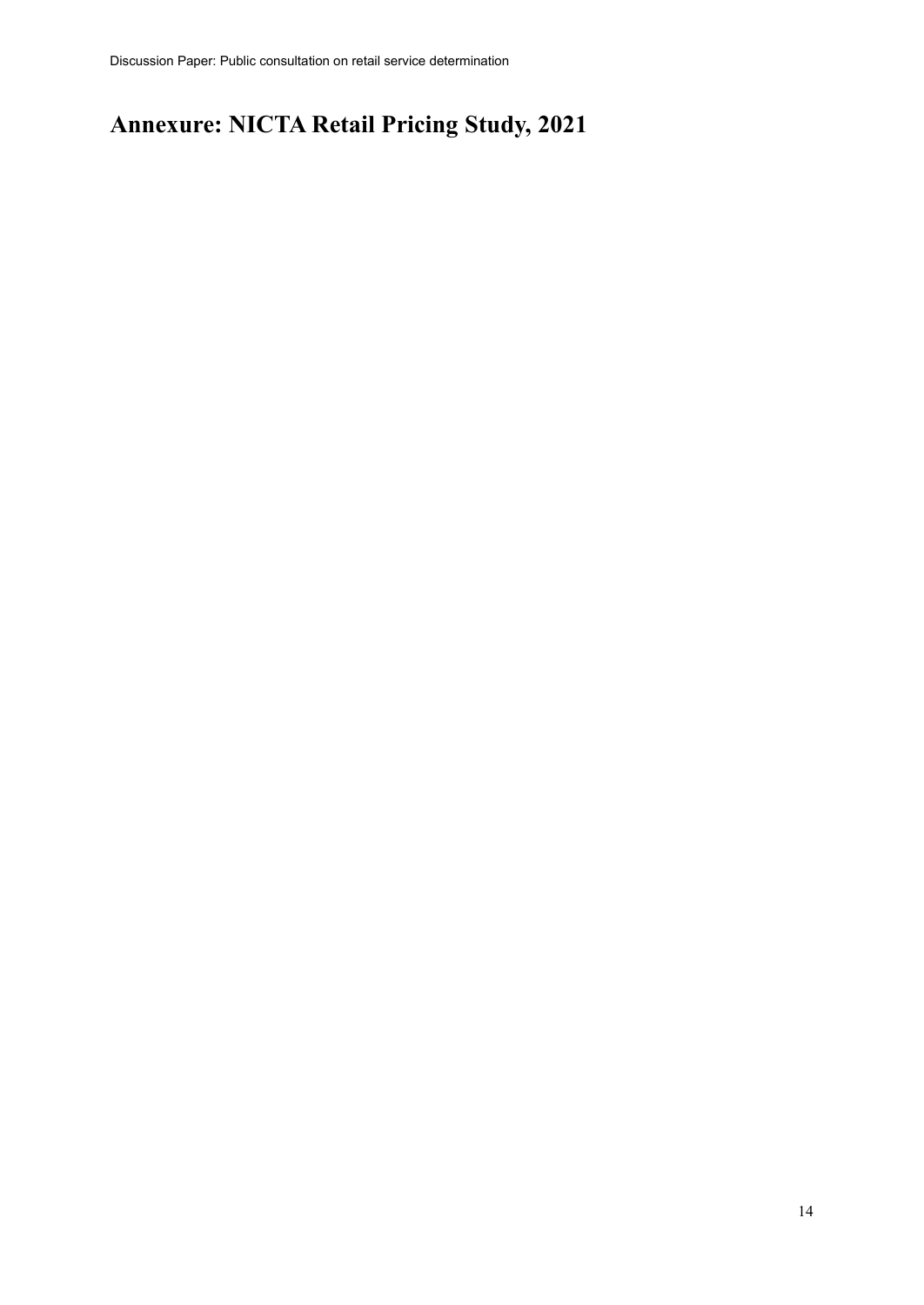

# **Retail Tariffs for Telecommunication Services in PNG**

**Report to assist Pubic Inquiry**

**October 2021**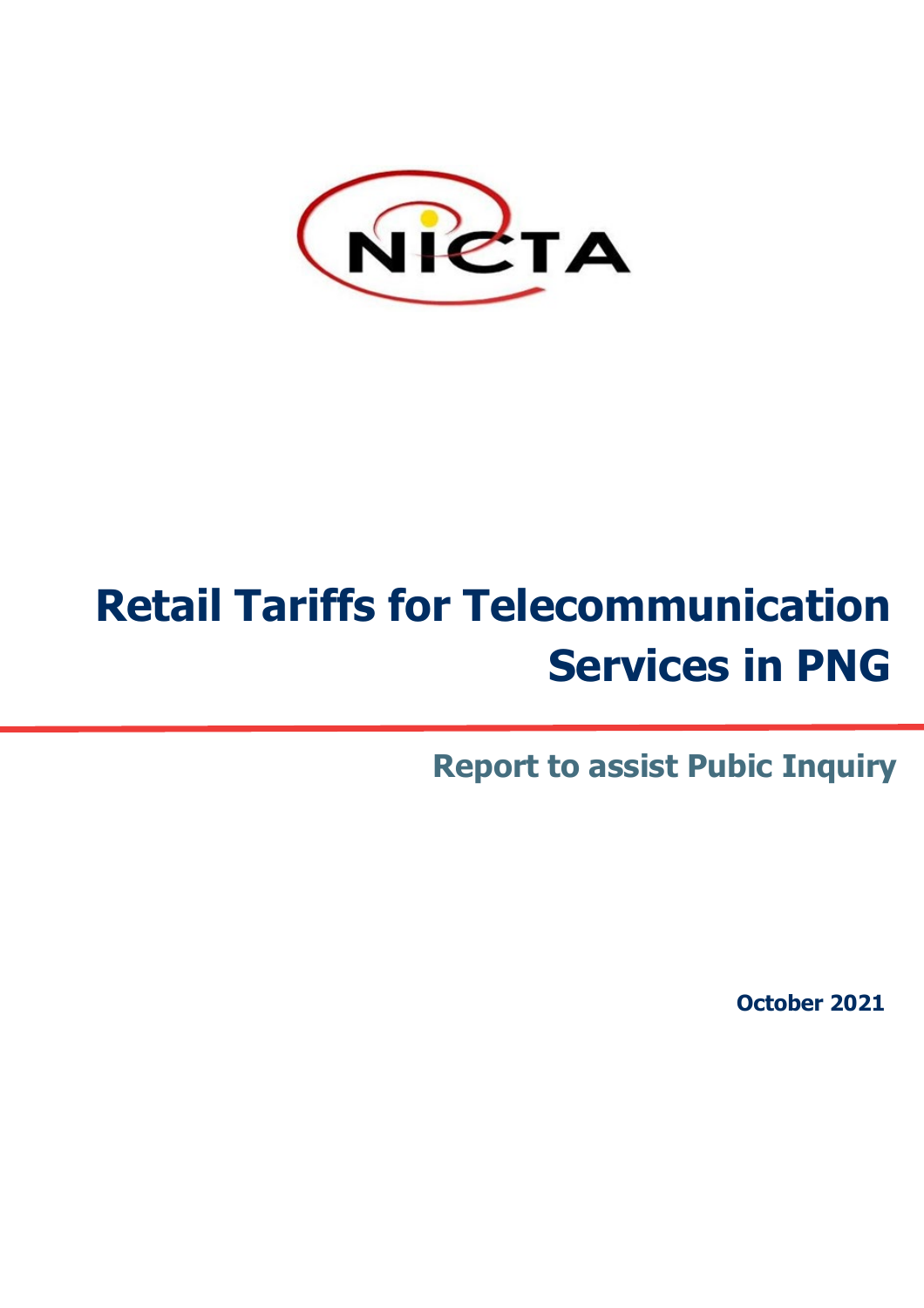# **Table of Contents**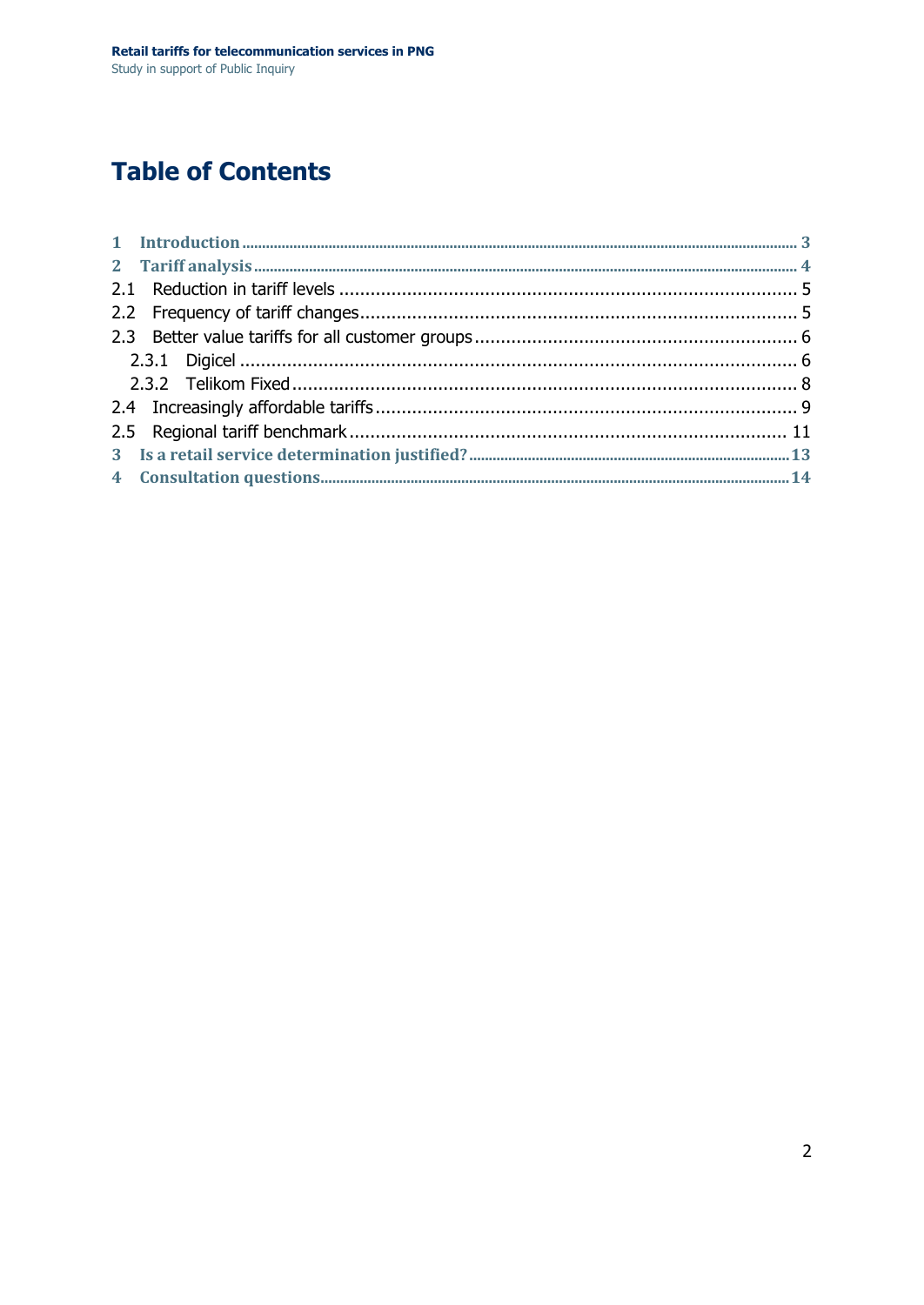### **1 INTRODUCTION**

This report has been prepared by the National Information and Communications Technology Authority (NICTA), in response to a request from Hon. Timothy Masui, Minister for ICT, following the launch of the Coral Sea Cable System (CS2) on 5 June 2020. The Minister's request was that NICTA "look into retail price determination for voice and data" services consistent with Section 157 of the National ICT Act 2009 ("the Act"). The purpose, as highlighted by Prime Minister Hon, James Marape at the official launch of CS2 is for retail prices that are "uniform and cheap throughout the country".

The objective of this report is to analyse current voice and data tariffs in PNG and assess the extent to which there are problems that may need to be addressed through a retail service determination. It has been prepared in for the form of an annex to a consultation paper so that it may be used as part of a Public Inquiry under s157, seeking responses and data from industry stakeholders so as to inform NICTA's recommendations to the Minister.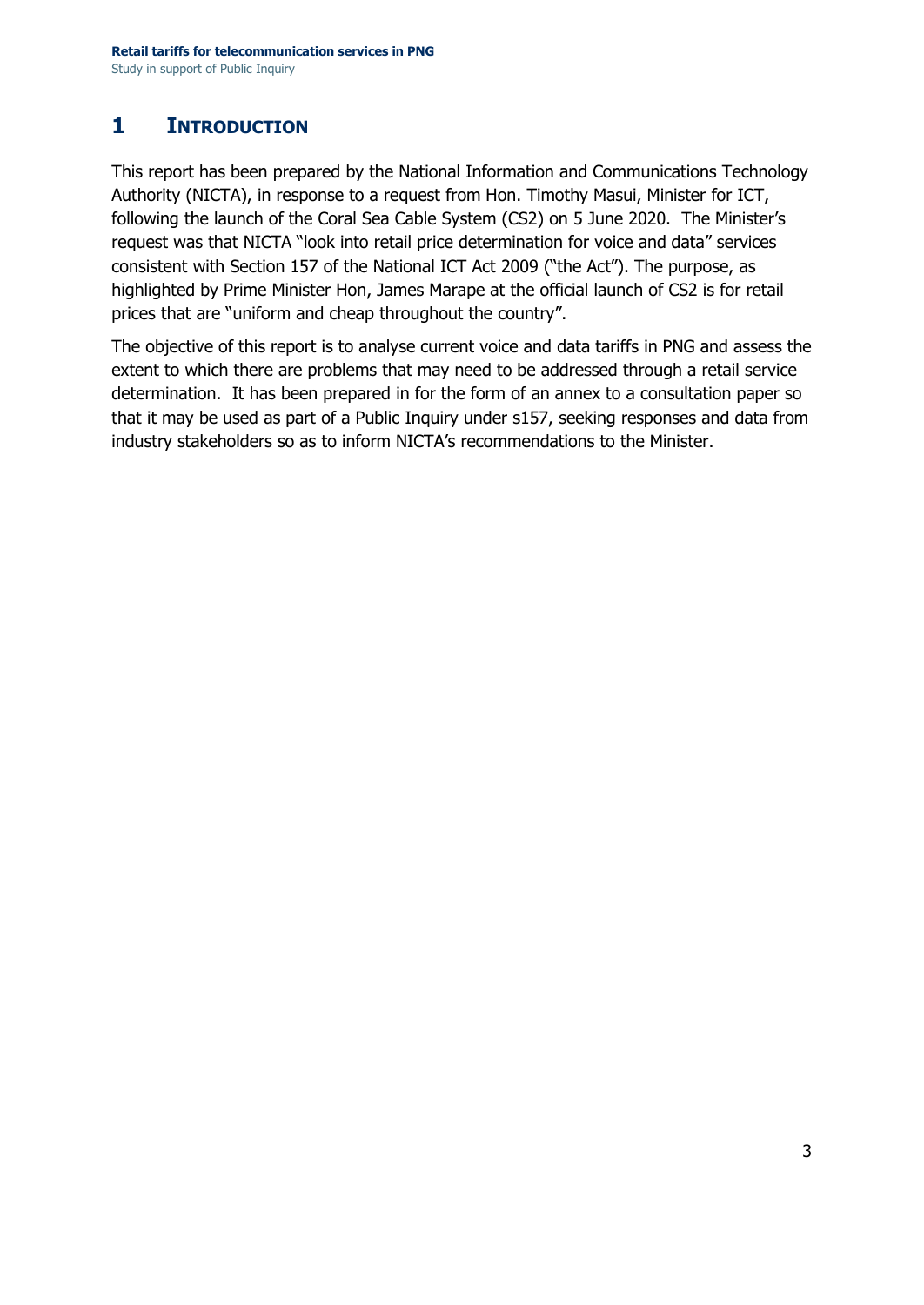### **2 TARIFF ANALYSIS**

NICTA has used its database of the tariffs offered by Telikom, Digicel and B-mobile to inform an analysis of the patterns that may be discerned from the beginning of 2018 to August 2021. The aim of the analysis was to determine whether the evolution of tariffs has been consistent with the patterns that may be expected in an effectively competitive market. If not, then there may be cause for NICTA to augment market forces through regulation in the form of a retail services determination.

The expectation in a competitive market is that there would have been:

- **substantial reduction in tariffs.** As technology advances, costs come down and much of the savings are passed on to consumers. Lower prices will then stimulate greater usage and improve economies of scale, thus allowing the cycle of downward price pressure to continue**.**
- **frequent tariff changes.** Rival service providers are continually seeking to improve their market position by offering new and innovative tariffs bundles, so as to retain their existing customers and encourage customers to migrate from other networks.
- **better value tariffs for all customer groups**. Customers are attracted by better value tariffs (i.e. the price per minute or per MB goes down, even though sometimes customers have to purchase greater capacity in order to obtain the lower price). In a properly functioning market such tariffs are, to a greater or lesser extent, available to all parts of the consumer base.
- **increasingly affordable tariffs**. This is a specific instance of the previous point, characterised by the internationally accepted "1 for 2" affordability target: 1GB of data should be available for 2% of the Gross National Income per capita<sup>[1](#page-18-0)</sup>. Such a target helps to achieve digital inclusion and has been demonstrated to have a significant impact on economic welfare.
- **tariff levels consistent with international benchmarks**. Tariffs will vary between countries because of different operational circumstances, but similar tariff levels are to be expected between countries that have similar operational circumstances. For PNG this means tariffs should be similar to those across the Asia-Pacific region.

When assessing the recent history of telecommunications tariffs in PNG it is important to recognise that the country lacked international internet capacity prior to the inauguration of the CS2 cable. This may justify some deviation from best practice prior to the first half of 2020. But equally the analysis clarifies expectations of what now needs to change following the launch of CS2.

<span id="page-18-0"></span><sup>&</sup>lt;sup>1</sup> UN Broadband Commission for Sustainable Development [\(http://www.broadbandcommission.org/Documents/publications/wef2018.pdf](http://www.broadbandcommission.org/Documents/publications/wef2018.pdf) )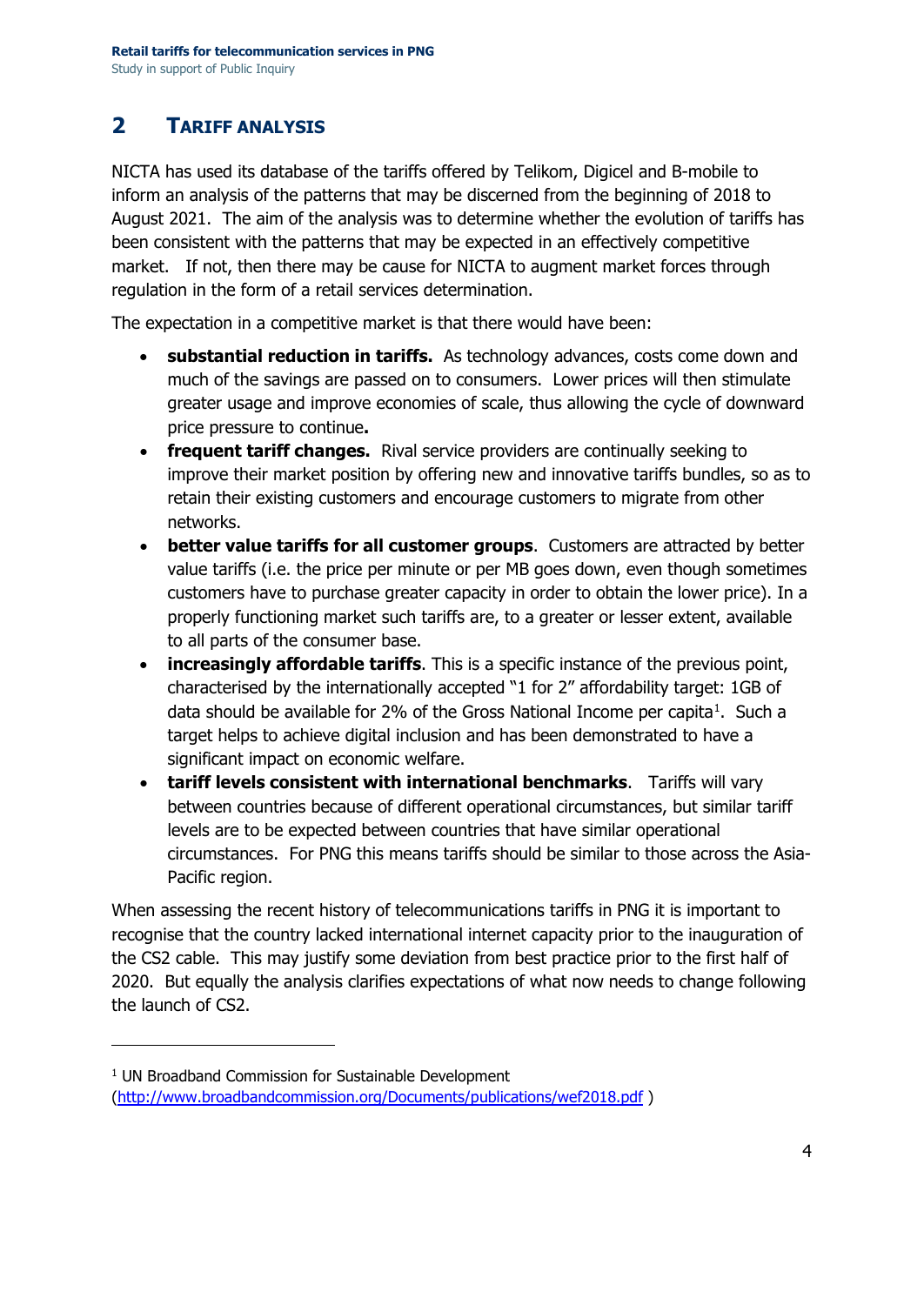### **2.1 Reduction in tariff levels**

The most striking feature of tariffs over the past three years has been the fact that standard tariffs have remained unchanged, while multiple tariff bundles have been introduced by all of the operators. This "freeze" on standard tariffs applied to all operators (Telikom, Digicel and B-Mobile), to all basic services (on-net calls, off-net calls, international calls, SMS, data) and to all times of day (peak and off-peak).

Customers have been able to obtain lower tariffs through the purchase of bundles (as described in subsequent sections) and thus the average tariff per minute, per SMS or per MB has fallen during the past three years. However, for those customers who are unable or unwilling to purchase bundles, and for all usage outside of the bundle's allowances, there has been no change in tariff.

The fact that standard tariffs have not changed since the start of 2018 is a cause for concern. It means that at least some users are stranded on high tariffs even as the average rate per minute, per SMS or per MB is falling. The extent of this problem depends on the proportion of traffic that is billed at standard tariffs, and NICTA is not currently aware of this proportion. However, regardless of its scale, NICTA is concerned that a portion of the user base is being cut off from the benefits of reducing telecommunication tariffs.

#### **Questions**

- 1. [For network operators only] What proportion of minutes, SMS and data MB are currently billed at standard tariffs?
- 2. Do you agree that it is reasonable to expect some reduction in standard tariffs over time, even if the reductions are not as great as can be obtained by customers migrating to bundled offers?

### **2.2 Frequency of tariff changes**

For those customers who are willing to purchase tariff bundles, there has been a lot of choice and change over the past few years. All operators the operators have introduced "combo bundles" that incorporate a variety of services and "single-service bundles" that are invariably focused only on data. They have also changed their offers frequently as they have experimented with different service combinations, different validity periods and different price points. In short, competition has been working effectively through the provision of tariff bundles.

Figure 2.1 shows the number of tariffs changed, withdrawn or launched by each operator during the period January 2018 to August 2021. Digicel has made by far the most tariff changes and is the only operator to have adjusted tariffs since the CS2 submarine cable launched commercial services.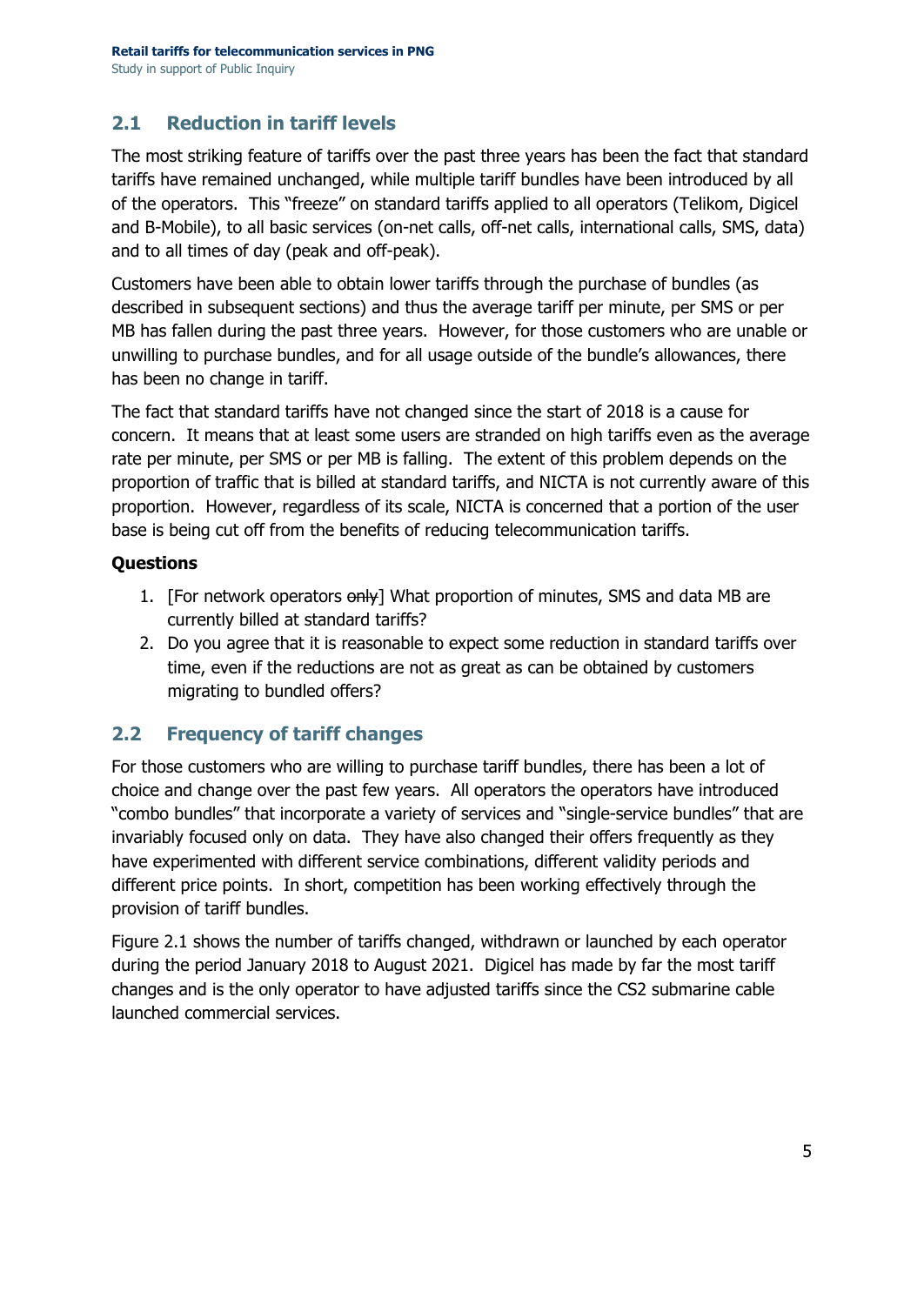|  | Figure 2.1: Tariff changes (January 2018 – August 2021) |
|--|---------------------------------------------------------|
|--|---------------------------------------------------------|

| <b>Number of:</b>            |                | <b>Tariff changes Tariffs withdrawn</b> | <b>New tariffs</b> |
|------------------------------|----------------|-----------------------------------------|--------------------|
| <b>Digicel</b>               |                |                                         |                    |
| Combo bundles                | 16             | 14                                      | 5                  |
| Single-service bundles       | 22             | 25                                      | 12                 |
| <b>B-mobile</b>              |                |                                         |                    |
| Combo bundles                | 3              | $\overline{0}$                          | 1                  |
| Single-service bundles       | 5              | 4                                       | $\overline{4}$     |
| <b>Telikom Mobile</b>        |                |                                         |                    |
| Combo bundles                | $\overline{7}$ | $\mathbf{1}$                            | 0                  |
| Single-service bundles       | 10             | 5                                       | 8                  |
| <b>Telikom Fixed</b>         |                |                                         |                    |
| Residential internet bundles | $\Omega$       | 8                                       | 7                  |
| Business capped internet     | 5              | 12                                      | $\overline{0}$     |
| <b>Business unlimited</b>    | 3              | 8                                       | 2                  |

#### **Questions**

3. Do you agree that the number and frequency of changes in tariff bundles is a sign of healthy competition in the PNG telecommunications market?

### **2.3 Better value tariffs for all customer groups**

The large number of different tariff bundles and the frequency with which they change can be confusing for customers. It can also make it difficult to assess trends in the value of those tariffs. To address this issue, we have therefore focused on the tariff bundles offered by Digicel as the largest mobile operator and Telikom Fixed.

### **2.3.1 Digicel**

Digicel has offered a number of different combo and data-only bundles and typically has changed its offers once a year. The bundles have a validity period of 1-day, 3-days, 7-days and 30-days: meaning that any unused allowance within the bundle is forfeited if not used by the end of the validity period. In our analysis we have worked on the assumption that 25% of the allowance is forfeited on average for each of the bundles. We have then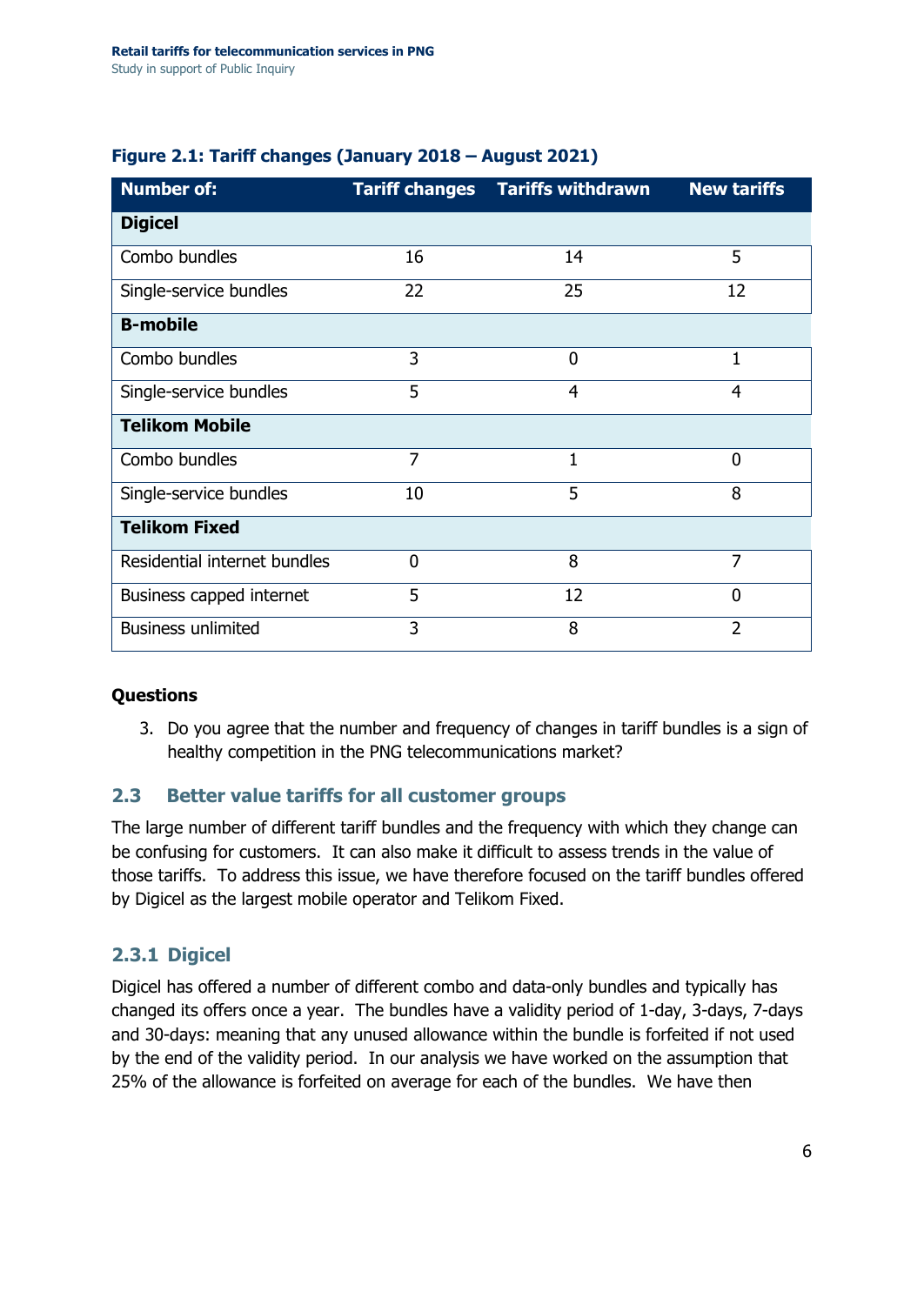compared the price of each bundle against what it would have been had standard tariffs been used instead (the "value/price ratio"). Figure 2.2 presents the results of this analysis.



#### **Figure 2.2: Value of Digicel data bundles**

Figure 2.2 shows that on average the customer of a bundle from Digicel in 2018 would have paid 7.5 times as much if making the same usage at standard tariffs. This ratio has increased each year and reached 15.7 in 2021. It is clear that bundled tariffs represent very good value for money compared with the standard tariffs, and that their value is increasing over time, in particular for data-only bundles.

One possible concern with regard to tariff bundles is that they favour high-volume users who can afford to pay more to obtain better unit prices. However, analysis suggests that this is not a significant issue in PNG. Tariff bundles are offered at many different price points, currently ranging from 2 Kina for a 1-day combo bundle to 600 Kina for a 30-day data bundle. Furthermore, the value/price ratio does not materially increase for the highervalue bundles as shown in Figure 2.3 below.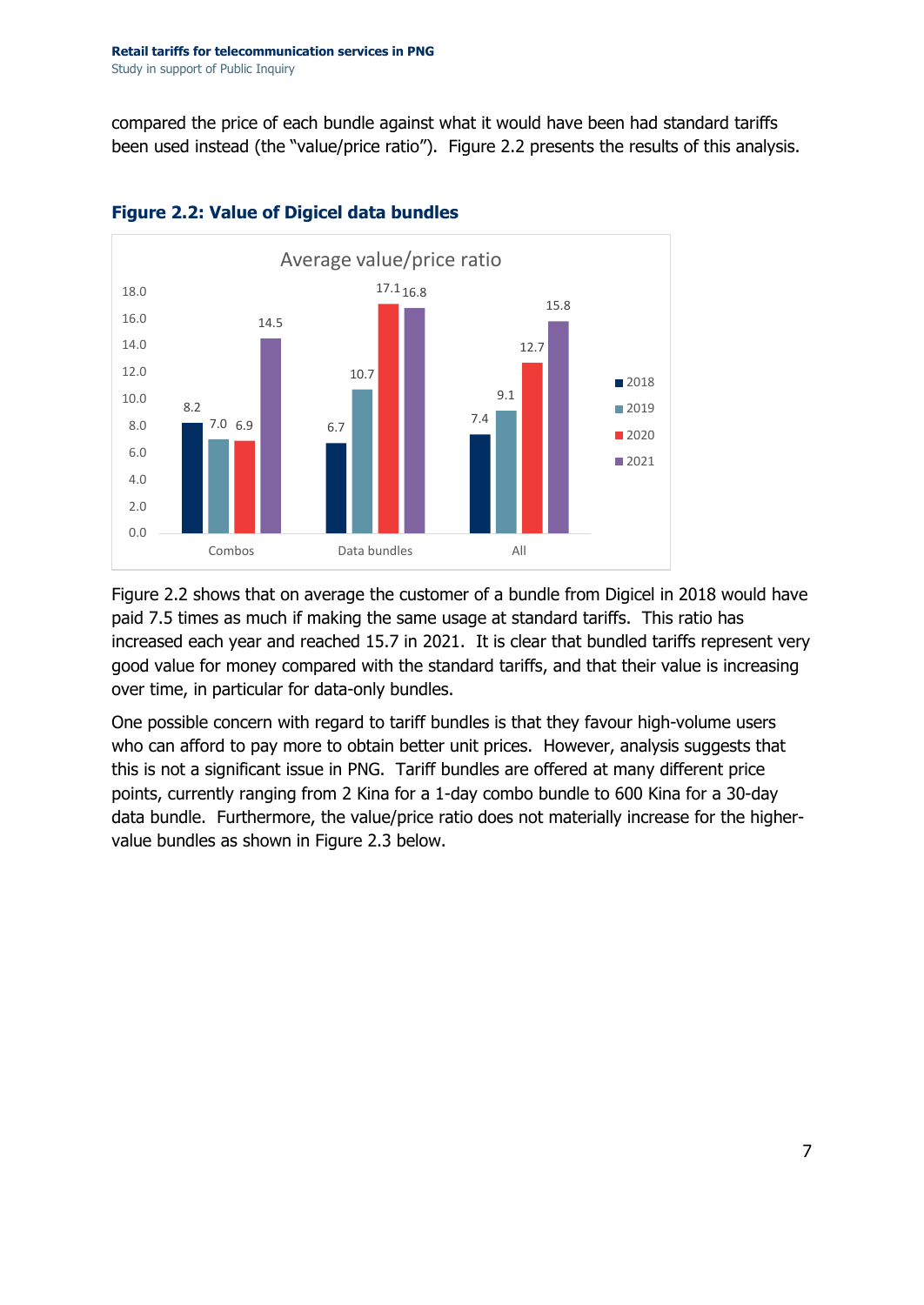

#### **Figure 2.3: Value v Price for Digicel tariff bundles**

#### **2.3.2 Telikom Fixed**

Telikom Fixed has offered a number of dingle service data bundles to both residential and business users. The bundles have a validity period ranging from 1-day to 30 days for residential users; all the business bundles are 1-month (30-day) bundles. As with Digicel's bundles this means that any unused allowance within the bundle is forfeited if not used by the end of the validity period. In our analysis we have worked on the assumption that 25% of the allowance is forfeited on average for each of the bundles. We have then compared the price of each bundle against what it would have been had standard tariffs per MB of data been used instead (the "value/price ratio").

The notable thing with Telikom Fixed bundles is that there is no obvious improvement in the value/price ratio based on the size or duration of the bundle purchased. There was however a significant increase in value when Telikom rationalised the number of bundles available and changed its prices in mid 2019, as shown in Figure 2.4 below. No further tariff changes have occurred since that time.



#### **Figure 2.4: Value of Telikom Fixed data bundles**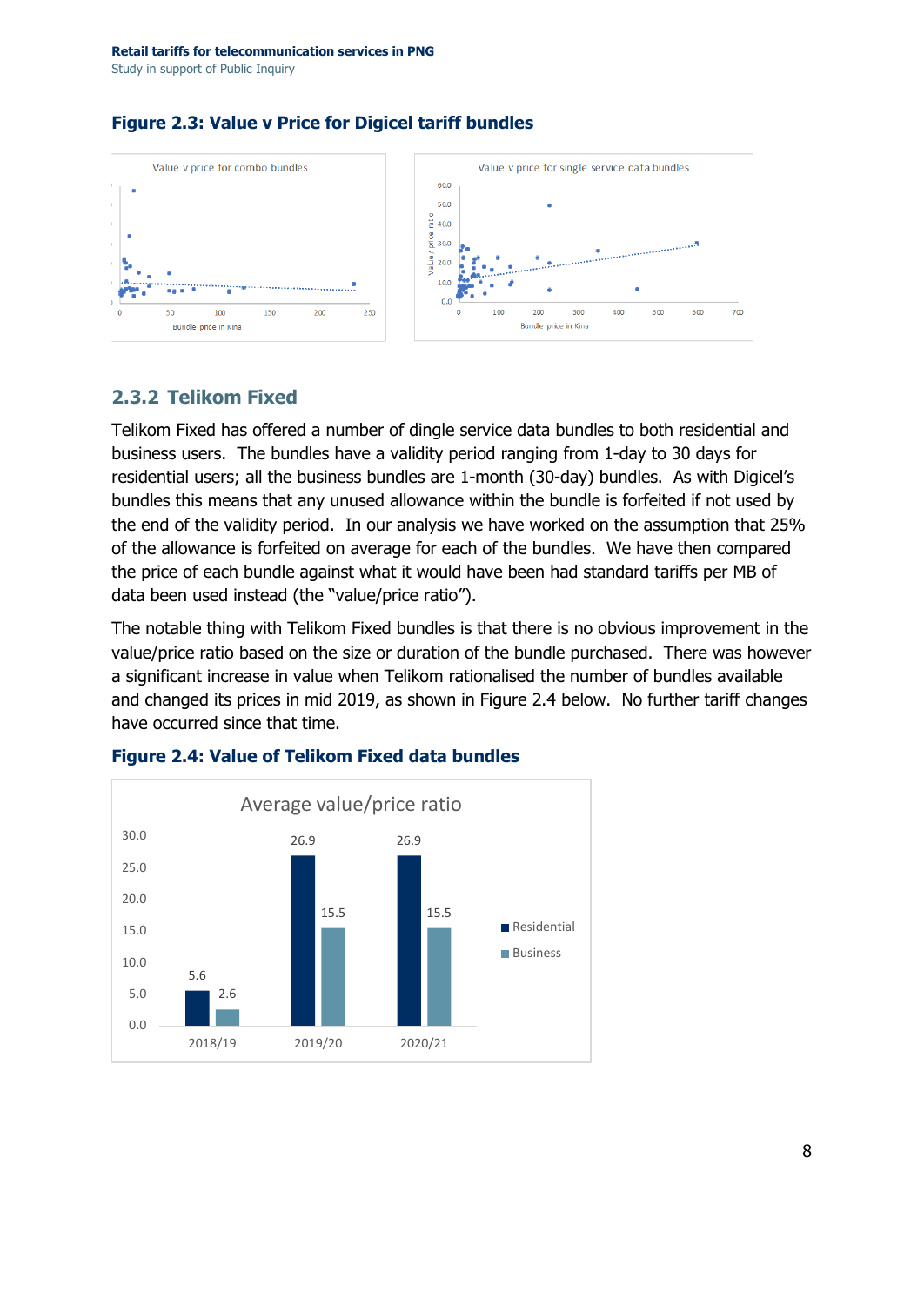Figure 2.4 shows that the average residential customer using Telikom Fixed data bundle in 2018 would have paid 5.6 times as much if making the same usage at standard data tariffs. This ratio increased to 26.9 in July 2019. Similarly, the average business customer using Telikom Fixed data bundle in 2018 would have paid 2.6 times as much if making the same usage at standard data tariffs and this ratio increased to 15.5 in July 2019. It is clear that since July 2019 bundled tariffs have represented very good value for money compared with the standard tariffs.

#### **Questions**

4. Please comment on this analysis of the value of tariff bundles. Do you agree that the market seems to be providing bundles to suit each segment of users – from large to small - without the need for regulatory intervention?

### **2.4 Increasingly affordable tariffs**

According to the most recent World Bank data<sup>[2](#page-23-0)</sup> the Gross National Income per capita in PNG is USD 4240. This means that the UN's affordability target of 1GB broadband at 2% of GNI equates to a monthly cost of 7.07 USD or  $14.91$  Kina per month<sup>[3](#page-23-1)</sup>.

Figure 2.5 shows that the effective price of Telikom Fixed residential data bundles is currently on average 38 Kina per GB per month, about 2.5 times the affordability target<sup>[4](#page-23-2)</sup>. However, the price is below the affordability threshold for 14-day and 30-day data bundles.

<span id="page-23-0"></span><sup>&</sup>lt;sup>2</sup> Data is for 2020. See[: https://data.worldbank.org/indicator/NY.GNP.PCAP.PP.CD?locations=PG](https://data.worldbank.org/indicator/NY.GNP.PCAP.PP.CD?locations=PG)

<span id="page-23-1"></span><sup>&</sup>lt;sup>3</sup> Converted at a PPP exchange rate of 2.11. See[: https://data.worldbank.org/indicator/PA.NUS.PPP](https://data.worldbank.org/indicator/PA.NUS.PPP)

<span id="page-23-2"></span><sup>4</sup> However, the Alliance for the Affordable Internet (A4AI) estimated that the monthly cost of 1 GB as 10.69% of GNI in 2020 – i.e., nearly 5 times the affordability target. See: [https://a4ai.org/extra/baskets/A4AI/2020/mobile\\_broadband\\_pricing\\_gni](https://a4ai.org/extra/baskets/A4AI/2020/mobile_broadband_pricing_gni)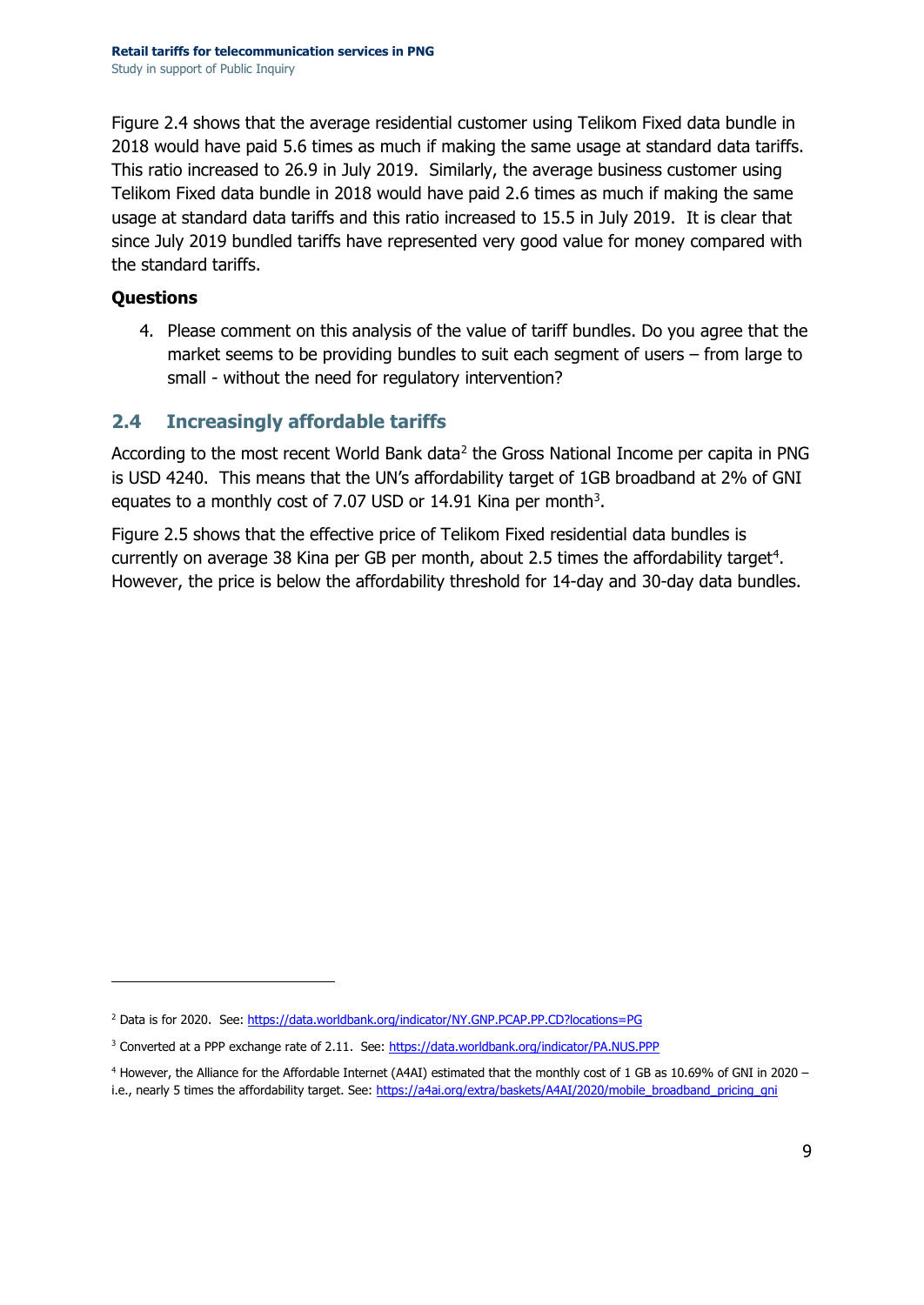

#### **Figure 2.5: Affordability of Telikom Fixed data-only bundles**

Prices are higher for users that rely on mobile communications. Figure 2.6 shows that the effective price per GB per month in Digicel's data bundles is on average 288 Kina per GB per month, almost 20 times the affordability target. Only for 30-day data bundles is the affordability target currently achieved.



#### **Figure 2.6: Affordability of Digicel's data-only bundles**

#### **Questions**

5. Please comment on this analysis of the affordability of data-only tariff bundles.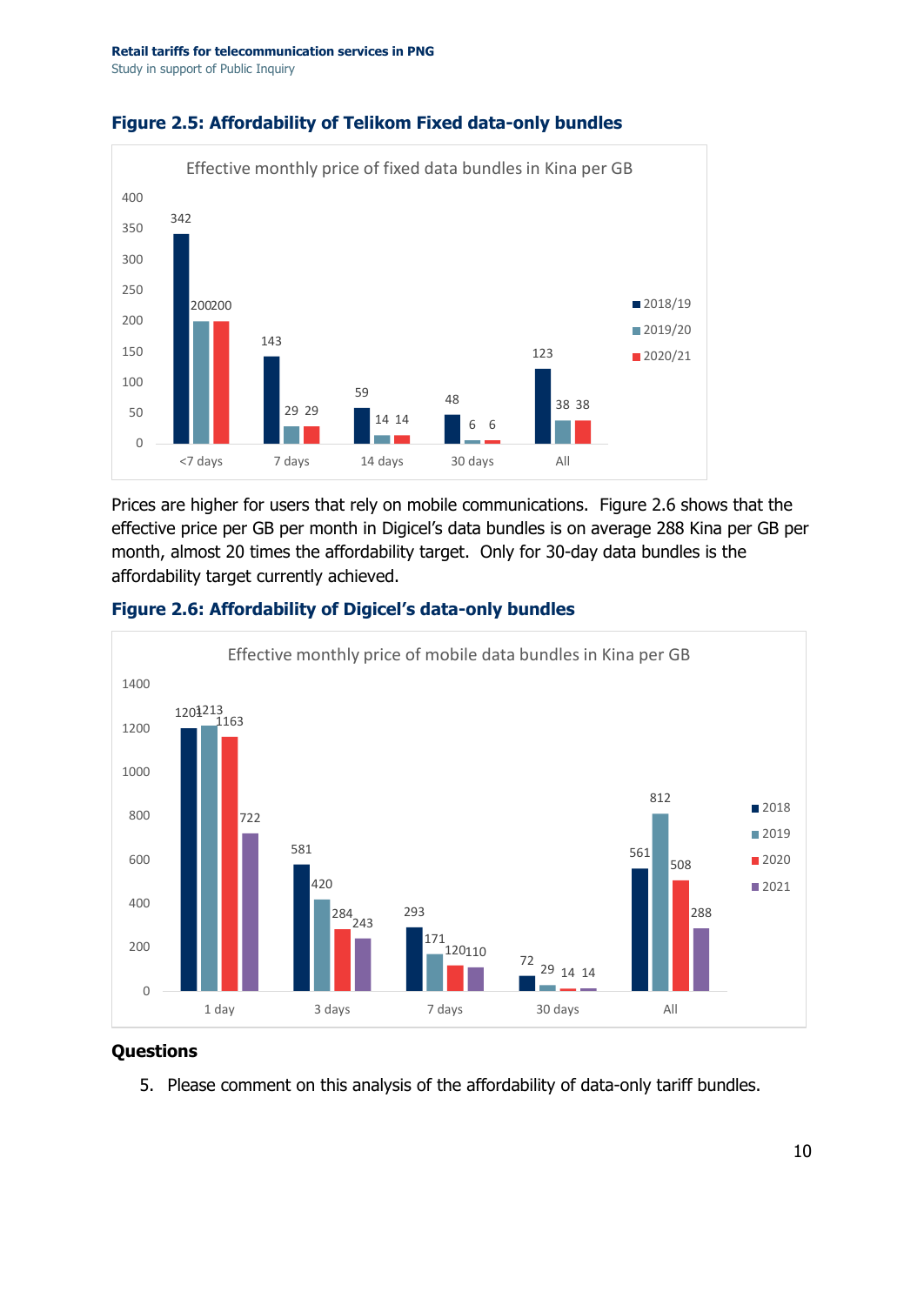6. Do you agree that, with CS2 now providing the operators with access to vastly increased international capacity at much lower unit costs, the effective price per GB should fall rapidly towards the internationally agreed affordability target? If not, please explain your answer and suggest an alternative affordability target for PNG.

### **2.5 Regional tariff benchmark**

One potential reason for tariffs being well above the affordability target is the higher than average cost of providing data services in Pacific Islands nations<sup>5</sup>. To determine the significance of this factor we have compared the average cost per GB of Digicel data bundles in PNG with those of Digicel subsidiaries in Fiji, Samoa, Tonga and Vanuatu. Figure 2.7 shows this comparison using tariffs prevailing in August 2021.



**Figure 2.7: Regional benchmark of data-only tariff bundles[6](#page-25-1)**

This analysis shows that Digicel tariffs in PNG are roughly the same as in Samoa, but 3-4 times those of its sister companies in Tonga and Vanuatu and on 30 times higher than those of Digicel Fiji.

### **Questions**

- 7. Please comment on this regional benchmark of data-only tariff bundles.
- 8. Do you agree that, with CS2 now providing the operators with access to vastly increased international capacity at lower unit costs, the effective price per GB of data

<span id="page-25-0"></span><sup>5</sup> This fact has been recognised by, amongst others, the Alliance for the Affordable Internet which has advocated the "2 for 1" affordability target with the aim of achieving "5 for 2" in 2026. See[: https://a4ai.org/affordability](https://a4ai.org/affordability-report/report/2018/#how_does_geography_impact_affordability)[report/report/2018/#how\\_does\\_geography\\_impact\\_affordability?](https://a4ai.org/affordability-report/report/2018/#how_does_geography_impact_affordability)

<span id="page-25-1"></span> $6$  This analysis is presented on the basis of simple exchange rates. However, the picture does not change much if purchasing power parities (PPPs) are used instead.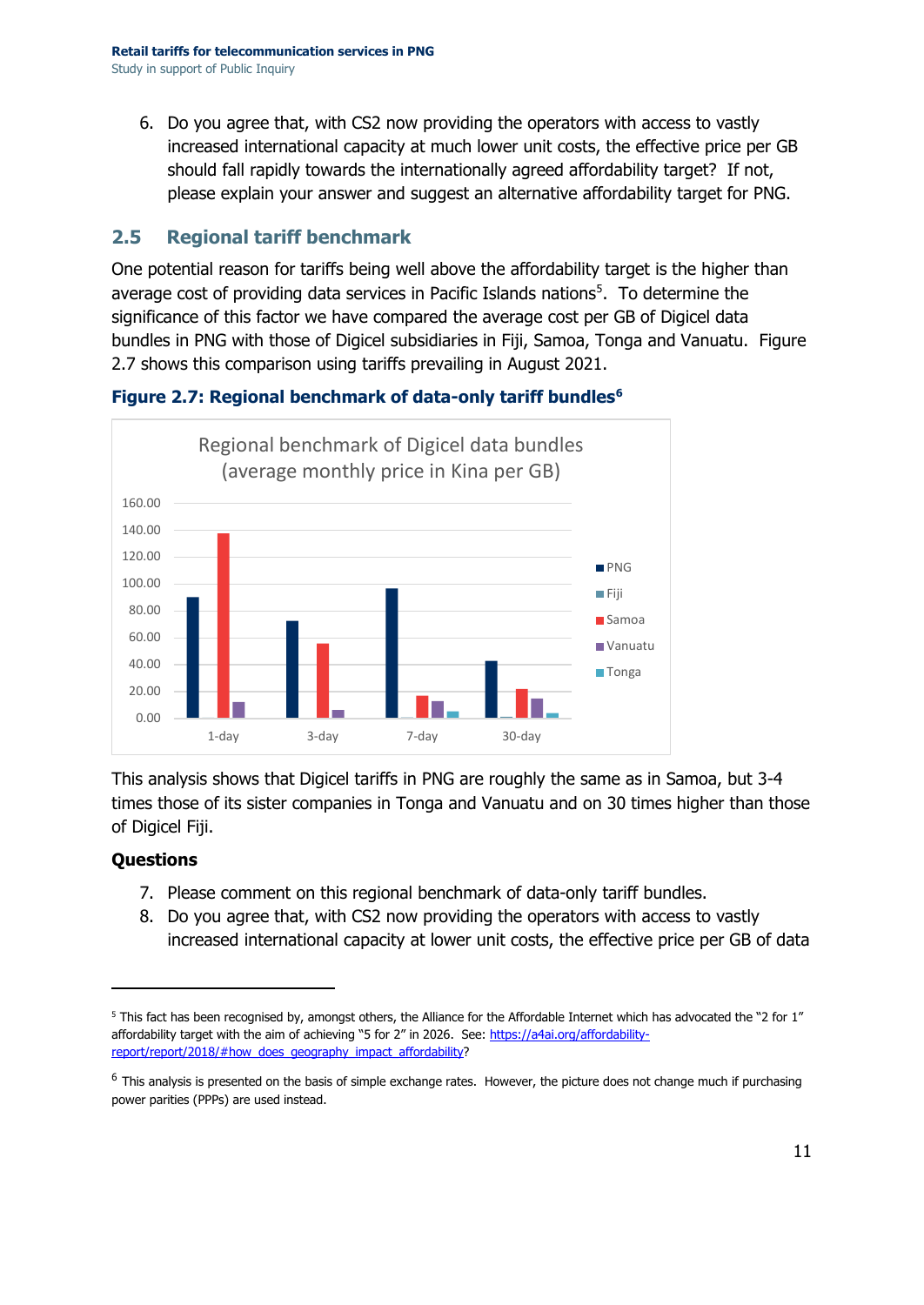should now fall rapidly towards the Regional benchmark level? If not, please explain your answer and suggest an alternative benchmark for PNG.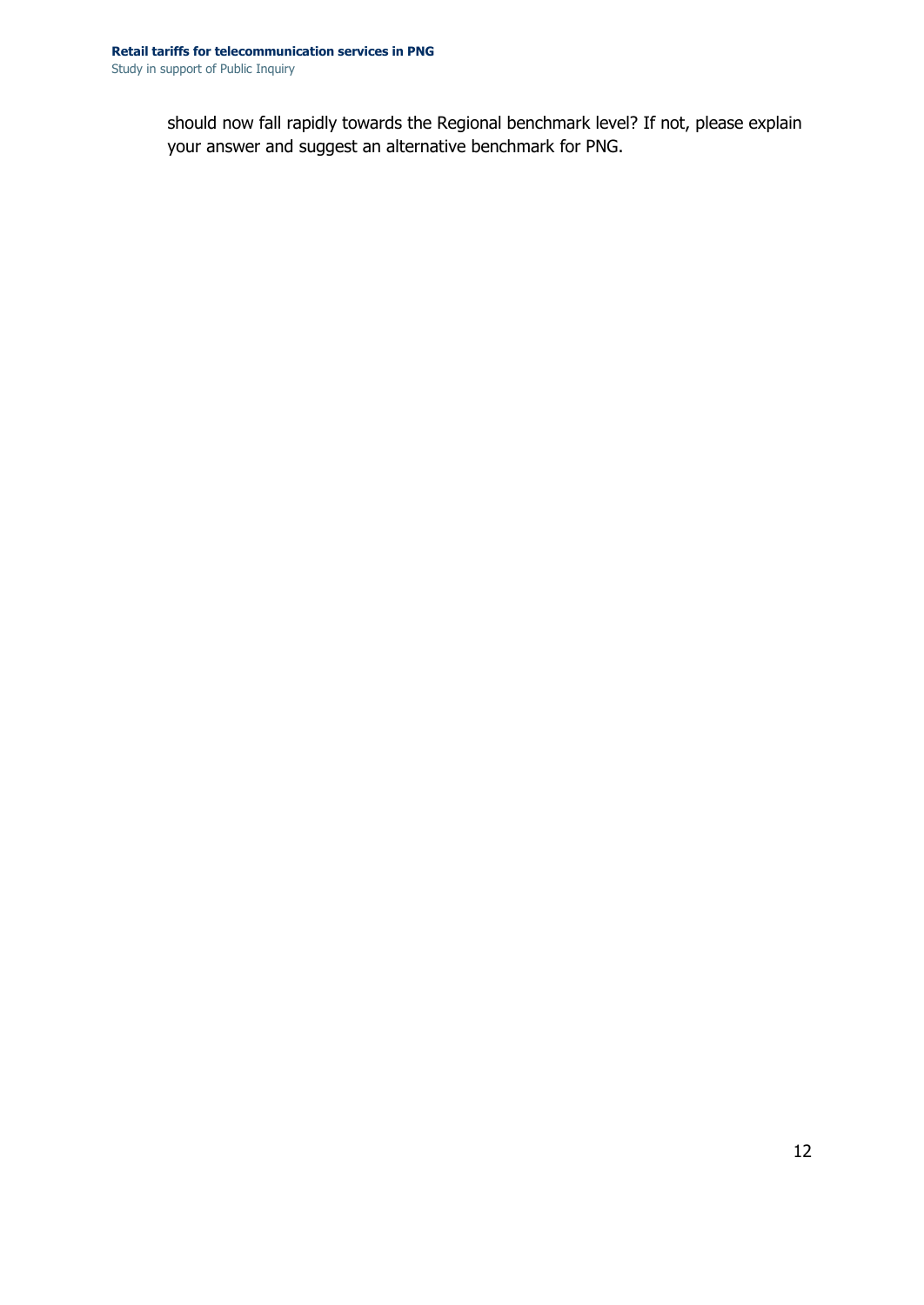### **3 IS A RETAIL SERVICE DETERMINATION JUSTIFIED?**

The analysis presented in the previous chapter demonstrates that:

- Competition in the supply of voice and data telecommunications is reasonably effective, with strong evidence of suppliers using bundled tariffs to attract customers;
- Consumers are benefitting from lower prices within tariff bundles which are suitable for a wide range of consumers, but standard tariffs are much higher and have not changed for several years;
- Prices, even within bundles, are generally high compared with regional benchmarks and affordability targets.

NICTA is concerned about persistently high prices; however, there is at least the prospect of prices falling significantly now that CS2 is operational. NICTA is also concerned that some customers on standard tariffs are particularly disadvantaged; however, the significance of this issue depends on the number of customers affected (which is currently unknown).

It appears that a retail service determination could be justified, but equally the problems of persistently high tariffs may be resolved more quickly and more easily through competition. The lack of tariff changes in the past year (other than from Digicel) is concerning; but it is still too early to tell for certain. One approach would be for NICTA to continue the "wait and see" approach that has been adopted since the first half of 2020, and to allow time for market forces to reflect in retail price reductions the relative abundance and lower prices of internet access following CS2 being commissioned and going into commercial operation.

#### **Questions**

- 9. Please comment on the proposal to adopt a "wait and see" regulatory approach in anticipation of a significant fall in voice and data tariffs now that CS2 is operational. What is appropriate timeframe for this approach?
- 10. To what level should NICTA expect retail prices to fall, relative to international benchmarks and broadband affordability targets?